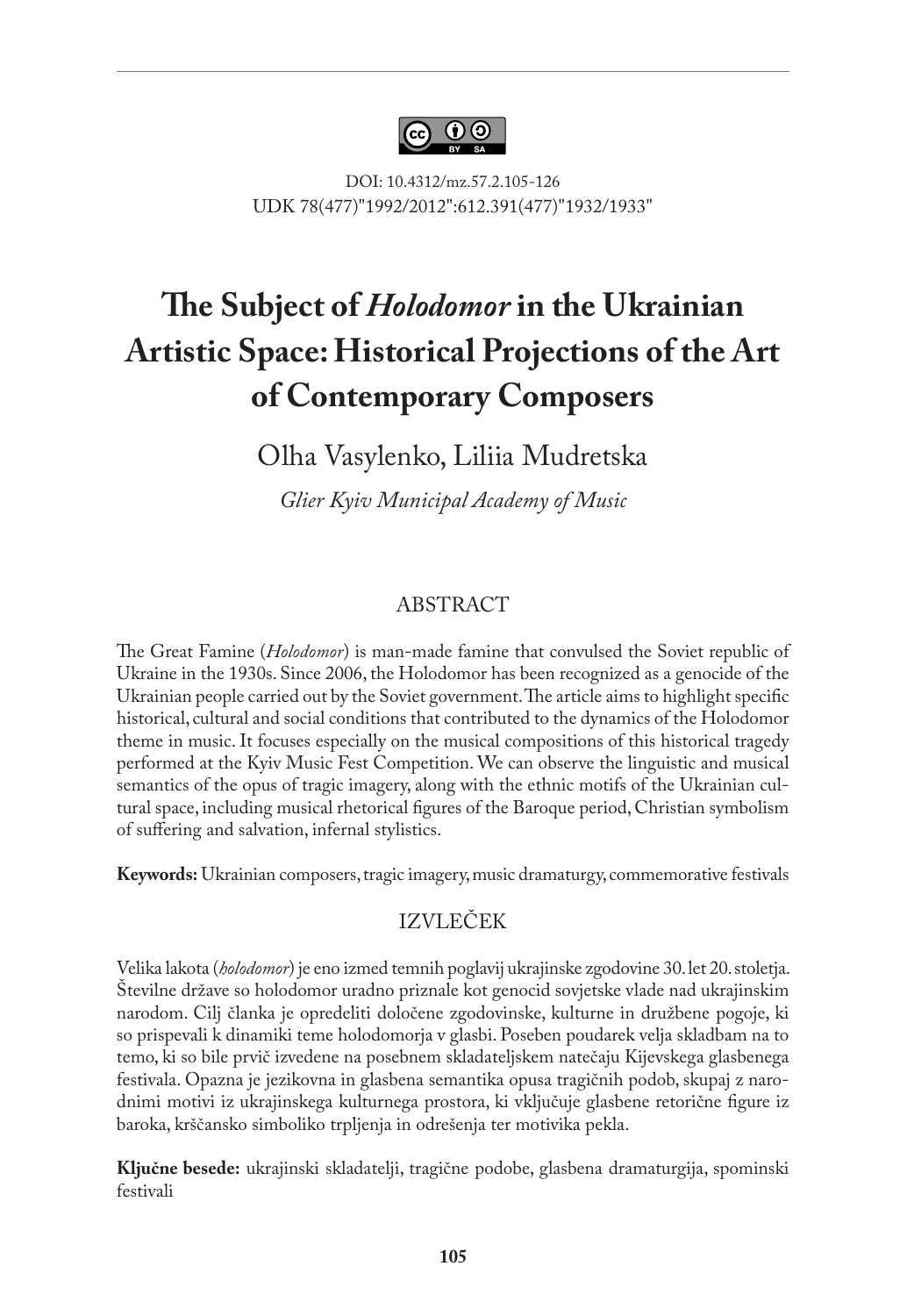#### **Introduction**

The *Holodomor* or Great Famine is a genocide of the Ukrainian people. The term "Holodomor" emphasizes the specially created conditions and deliberate aspects of the starvation, such as isolation and the impossibility of receiving external aid from other countries, as well as the confiscation of all food. The murder of millions of Ukrainians by man-made famine was the result of deliberately destructive socio-economic policies of totalitarian power over the Ukrainian Soviet Socialist Republic in 1931–1933.

In the extensive scientific research, the subject of Holodomor has been dealt with in detail only in terms of historical and social studies. In historical perspective, we point to the so-called canonical discourse of Holodomor by Stanislav Kulchytsky.<sup>1</sup> It is based on the basic concepts of communist terror, formed by scholars James Mace and Robert Conquest. In the terms of social analysis, Raphael Lemkin's theory of the genocide's impact on the integrity of traditional culture as a nation's mental foundation is of considerable importance. He argued that the Soviet totalitarian system aimed at willingly starving the Ukrainian people by eradicating the traditional foundations of the oppressed culture and imposing a national culture of oppressors.2 It should be noted that these ideas dominate in the compositions' conceptions of the composers on the subject of Holodomor.

The concept of carrying out genocide against a nation by deliberately creating unfavourable living conditions (famine) was formulated by the General Assembly of the United Nations in 1948. The Article of the Convention on the Prevention and Punishment of the Crime of Genocide from 9 December 1948, provides the basis for the introduction of the term Holodomor into scientific and social sphere. In the thirties of the twentieth century, British journalist Gareth Jones, who visited Soviet Ukraine three times during the "Great Famine," first used it in the Western press.3 Raphael Lemkin, the author of the above-mentioned Convention, first used this term in legal documents in 1953, to define it as a crime of a totalitarian state. The murder of millions of Ukrainians by a man-made famine was the result of a deliberately destructive socio-economic policy of totalitarian power over the Ukrainian Soviet Socialist Republic in 1931–1933.

In Soviet times, the true cause of artificial hunger was deliberately hidden from society and distorted in historical scientific research. As an artistic subject, the topic of Holodomor was heavily censored, surviving in literary and musical

<sup>1</sup> Stanislav Kulchytsky, "*Holodomor* of 1932–33: How and Why?" *East/West: Journal of Ukrainian Studies* 2, no. 1 (2015): 93–116.

<sup>2</sup> Serbyn Roman, "Lemkin on the Ukrainian Genocide," *Journal of International Criminal Justice* 7 (2009): 123–130.

<sup>3</sup> Gareth Jones, "The Great Famine-Genocide in Soviet Ukraine (Holodomor)," *The Financial Times*, April 13, 1933, accessed November 30, 2021, http://www.artukraine.com/famineart/ jones4.htm.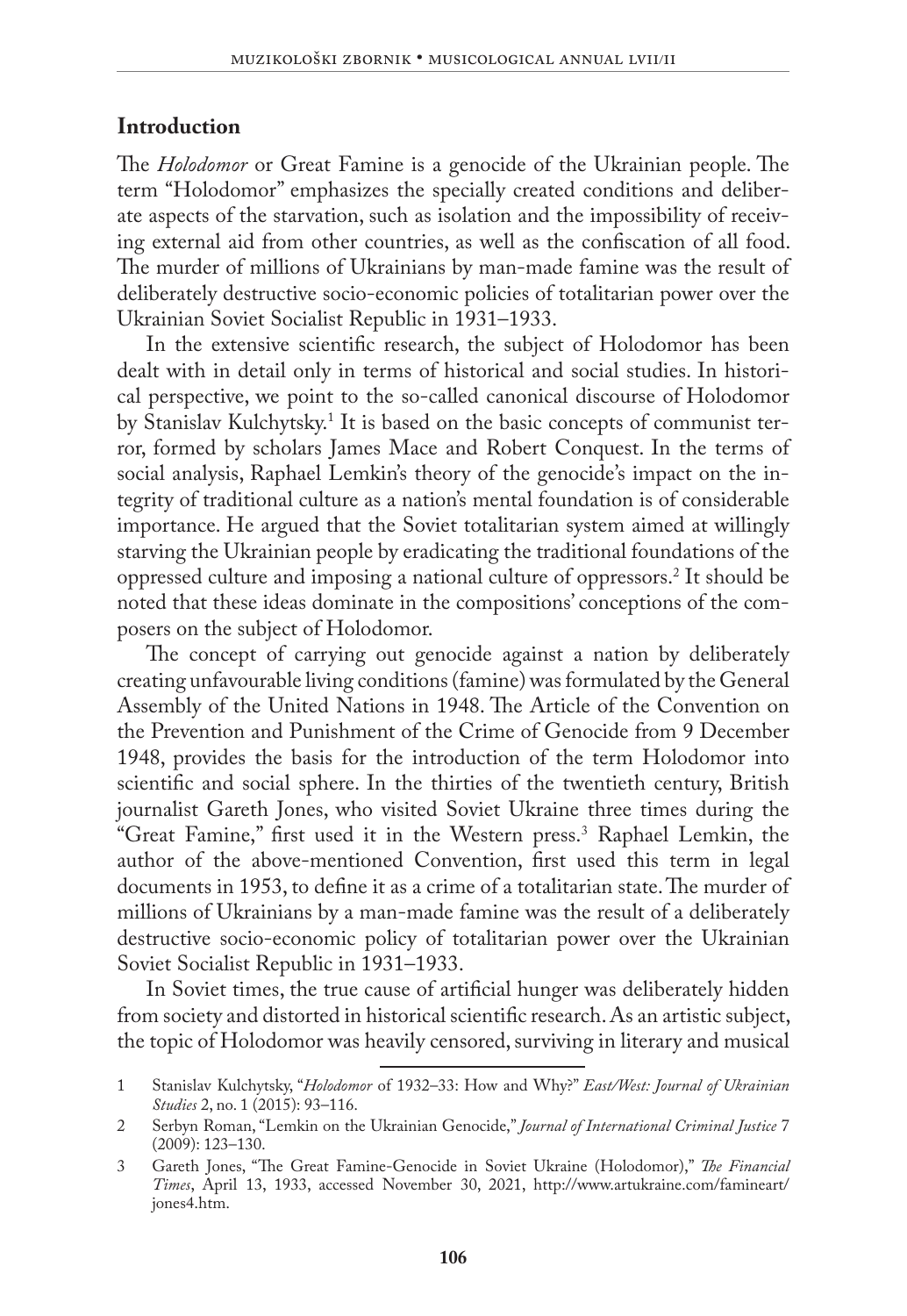folk traditions.4 It became a subject of discussion in the Soviet-Ukrainian immigrant circles and works of dissident writers. In the Independence era, the topic was actualized and revealed in the public consciousness, inspiring Ukrainian writers, painters, movie and theatre directors, and composers to explore and creatively interpret the theme of Holodomor*.*

The literary works of Vasyl Barka, Oles Honchar, Yevhen Gutsalo, Anatoly Dimarov, Vasily Zakharchenko, Ivan Onishchenko, Todos Osmachka, Mykola Ponedilok, Mykhaylo Potupeyko, Ulas Samchuk, Ivan Stadniuk, Mikhail Stelmakh, Vasil Trubai, and Vasil Chaplenko referred to the important topic of the "Great Famine" of 1932–1933. In the twentieth century, painting the Holodomor theme has been presented in the work of such distinguished Ukrainian masters as painter and sculptor Valery Franchuk*,* graphic artist George Shanaev, monumental painter and graphic designer Ohrym Kravchenko*,* graphic artist Mykola Hnatchenko, artist and theatre decorator Victor Tsymbal*,* painter Nina Marchenko*,* lyre-, kobza- and bandura-player Ivan Novobranets, folk painter Ivan Marchuk, and many others.

In cinematography of the twentieth century, the theme of Holodomor has been presented in many talented works. Among them are the documentaries *33rd, Eyewitness Testimony* (1989, directed by Mykola Loktionov-Stezenko), *Under the Sign of Trouble* (1990, directed by Konstantin Krainyi), *The Big Break* (1993, directed by Sergei Lysenko), and *Time of Darkness* (2003, directed by Serhiy Dudka), a feature film *Hunger 33* (1991, directed by Oles Yanchuk), a movie-requiem *Pieta* (1993, directed by Mykola Mashchenko), and a drama *The Guide* (2014, directed by Oles Sanin). In modern moviemaking, the topic of man-made hunger in Ukraine stays relevant, gaining worldwide resonance. The 2019 feature film *Mr. Jones* by the Polish director Agnieszka Holland tells the story of Gareth Jones, a Welsh journalist who travels to the Soviet Union in 1933 and uncovers the terrifying truth about the Holodomor. According to UK-based critic Wendy Ide, the arrival of the film was a high-profile event in world cinema, and the biographical thriller has been selected to compete for the Golden Bear prize at the 69th Berlin International Film Festival.<sup>5</sup>

Among the theatrical dramas dedicated to the topic is the production by the Royal Shakespeare Theatre Company of the play *The Grain Store* by the Ukrainian writer Natalia Vorozhbit. Many Holodomor-themed musical compositions have had successful world premieres. They were written by many outstanding modern Ukrainian composers, including Virko Baley, Valentyn Bibik, Levko Kolodub, Gennady Lyashenko, Lesya Dychko, Gennady Sashko, Yuri Lanyuk,

<sup>4</sup> Tetiana Kononchuk, *Zatemnennya ukrayins'koho sontsya, abo Trahediya holodomoru 1932–1933 rokiv u fol'klori Ukrayiny* (Kyiv: Tvim inter, 1998).

<sup>5</sup> Wendy Ide, "Mr Jones Review – Gripping Stalin-era Thriller with James Norton," *The Guardian*, February 10, 2020, [https://www.theguardian.com/film/2020/feb/09/mr-jones-james-norton](https://www.theguardian.com/film/2020/feb/09/mr-jones-james-norton-stalin-thriller)[stalin-thriller.](https://www.theguardian.com/film/2020/feb/09/mr-jones-james-norton-stalin-thriller)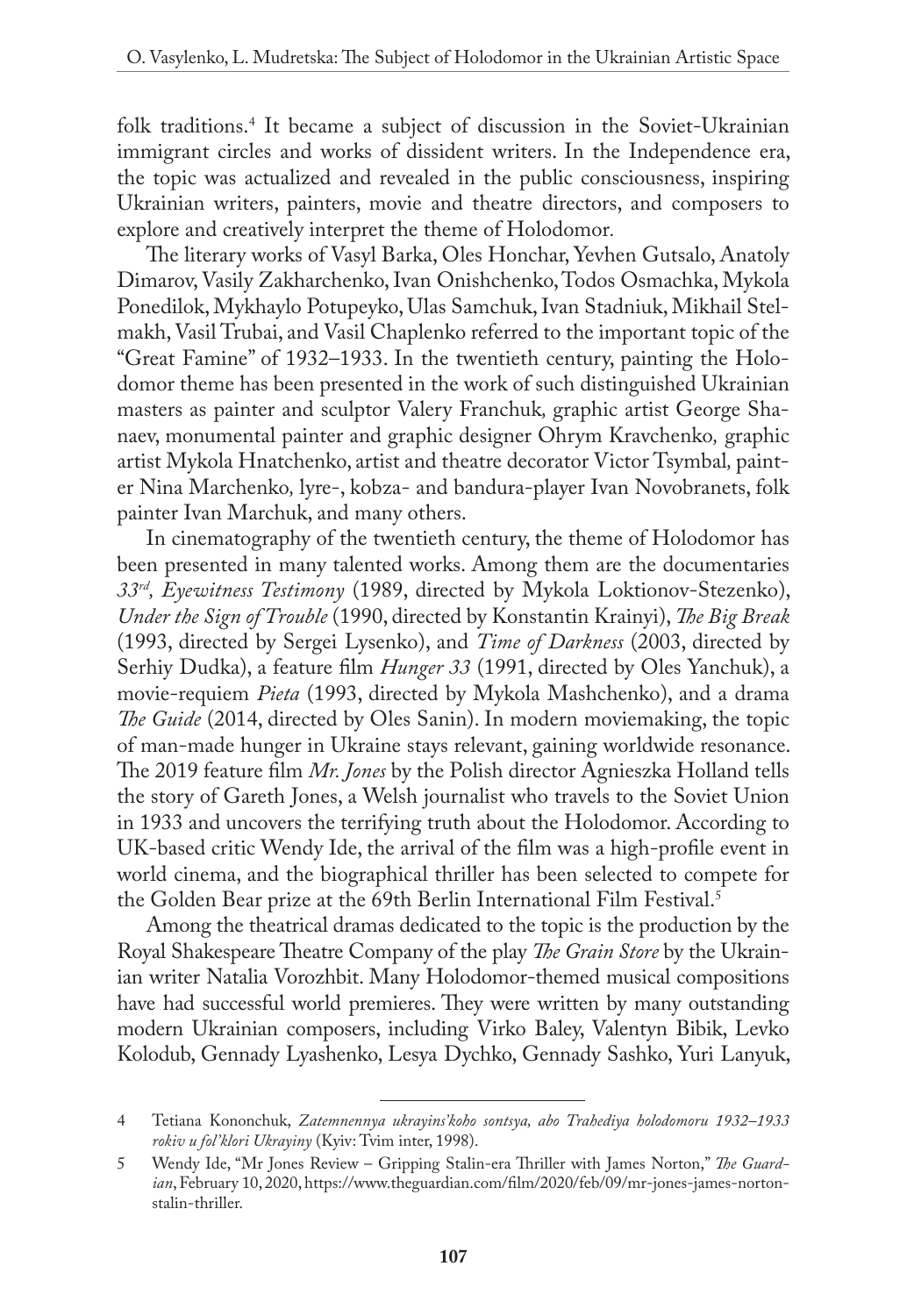Oleg Kiva, Yevhen Stankovych, Myroslav Skoryk, Ivan Karabyts, Igor Shcherbakov, Oleksandr Yakovchuk, Bohdana Frolyak, Viktor Stepurko, and many others. Their compositions on the tragic theme of an artificial famine as a result of the crime of a totalitarian state attract the attention of researchers and art critics.

#### **Literature Review**

The Holodomor subject in the works of Ukrainian art is an extremely important topic for understanding the processes in the World culture of the twentieth century. The tragic theme of artificial hunger is widely represented in art but has not been systematically studied. Here are just a few important articles about different types of art that depict the Holodomor.

Film critic V. Syvachuk examines the socio-cultural aspects of Holodomor theme interpretation in documentary and fiction cinematography from different angles: as an artistic embodiment of a civic position; as a dynamic process of the search for historical truth; and as an artistic reflection of the epic tragedy of the Ukrainian people.6 The importance of his research lies in the observation of the peculiarities of the artistic method, drama, and cinematographs. D. Darewych,' an art critic, explores the problem of Holodomor in the paintings of Kazimir Malevich and other Ukrainian artists. Philologists have thoroughly studied various artistic aspects in literary works on the Holodomor theme. An exemplary study is, for example, the monograph by N. Tymoshchuk.<sup>8</sup>

So far, there have been no scientific studies in Ukrainian musicology dedicated to the history of the implementation of Holodomor theme in music. There are only numerous works of scholars on individual pieces of music. We will note valuable nonfictional materials by L. Oliinyk<sup>9</sup> and special scientific articles by Ukrainian musicologists between the years 1993–2020. In 1993, Halyna Stepanchenko analyses the composers competition of Kyiv Music Fest 1992.10 In 2003, Olha Vilchynska analyses the history of creation, features of the genre and dramaturgy of Ivan Karabyts' cantata *Prayer of Kateryna*. 11 In 2012, Olha Kramarenko analyses *A Funeral for the Dead from Hun-*

- 9 Lesia Oliinyk, *Muzyka ukrainskykh kompozytoriv Pamiati Holodomoru*, broadcast on December 5, 2008 on Radio Svoboda.
- 10 Halyna Stepanchenko, "Trahichni akordy Rekviiemu," *Narodna tvorchist ta etnohrafiia* 5–6 (1993): 243–245.
- 11 Olha Vilchynska, "Ivan Karabyts. *Molytva Kateryny*: Istoriia stvorennia, osoblyvosti zhanru ta

<sup>6</sup> Vira Syvachuk, "Vidobrazhennya trahediyi *Holodomoru* v suchasnomu ukrayins'komu kinematohrafi," *Naukovyi visnyk Kyivskoho natsionalnoho universytetu teatru, kino i telebachennia imeni I. K. Karpenka-Karoho* 15 (2014): 99–105.

<sup>7</sup> Daria Darewych, "Images and Evocations of the Famine-Genocide in Ukrainian Art," *Canadian-American Slavic Studies* 47, no. 3 (2003): 345–373.

<sup>8</sup> Nataliia Tymoshchuk, "Antytotalitarnyy pafos ukrayins'koyi prozy XX stolittya: Problema Holodomoru," *Aktualni problemy slovianskoi filolohii. Seriia: Linhvistyka i literaturoznavstvo* 9 (2004): 417–424.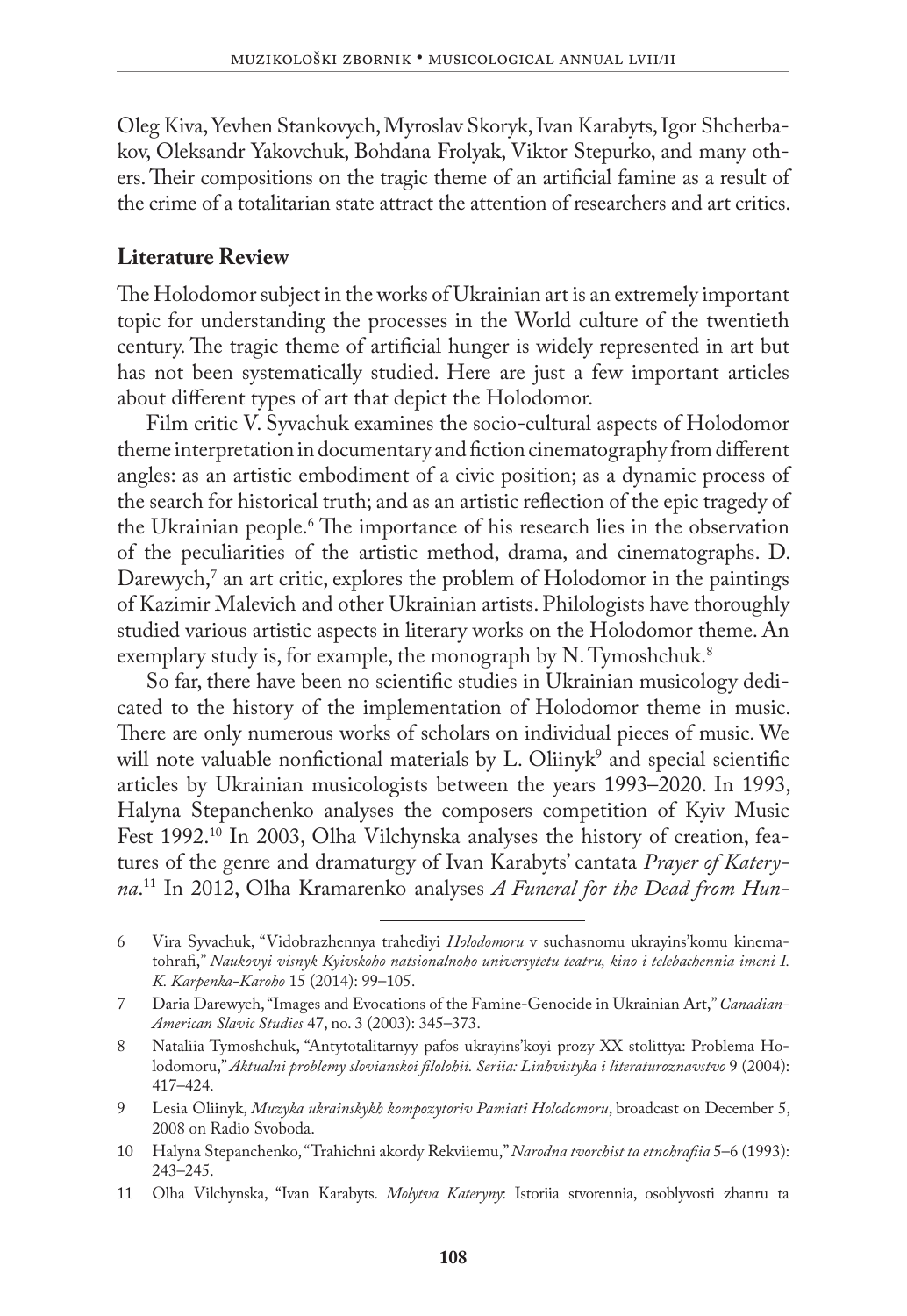*ger* by Yevhen Stankovych, the concert, "A Dream" by Igor Shcherbakov, and *Stabat Mater* by Yuri Lanyuk.12 In 2013, Hanna Karas analysed Virko Baley's opera *Red Earth: Hunger*. 13 In 2013, Zoya Lavrova examined the tragic imagery of the oratorio about Yuri Lanyuk's Holodomor *Skorbna maty* (*The Sorrowful Mother*).14 In 2013, Olha Kushniruk analysed Oleksandr Yakovchuk`s symphonies in the context of postmodernism of Ukrainian music culture.<sup>15</sup> In 2015, Kateryna Babkina examines the dramaturgy and semantic concept of the Spiritual Requiem-Concert "A Dream" by Igor. V. Shcherbakov.16 In 2020– 2021, Olha Vasylenko studied commemorative tradition<sup>17</sup> and main compositions among which are *Stabat Mater* by Anatoly Haydenko and Gennady Sasko's choral concert of 1993 *Duma about 1933* for mixed choirs and soloists is addressed through the stylistics of the folk duma genre.<sup>18</sup>

Our article aims to highlight specific social and historical and cultural conditions that contributed to the dynamics of Holodomor theme in music. Particular emphasis is placed on illuminating the ways of integrating this theme into the artistic space by the forces of the world Ukrainian community.

#### **Socio-cultural Context**

In the given perspective, it is interesting to consider the socio-cultural context of Ukrainian composers' creativity of the late twentieth century. The emergence of a subject which was extremely difficult for the musical embodiment – the subject of Holodomor – in the works of Ukrainian composers was initiated by the activities of the diaspora representatives. Thus, the formation of the renowned academic festival Kyiv Music Fest is linked to the creative drives of American Ukrainian activists Virko Baley and the family of Marian and

dramaturhiia," *Naukovyi visnyk natsionalnoi muzychnoi akademii im. Chaikovskoho* 31 (2003): 162–166. 12 Olha Kramarenko, "Tema Holodomoru u vokalno-khorovii tvorchosti suchasnykh ukrainskykh

kompozytoriv," *Mystetstvoznavchi zapysky* 22 (2012): 92–97. 13 Hanna Karas, "Tema Holodomoru 1932–1933 rokiv v Ukraini v konteksti muzyky postmodernu: Na prykladi opery Virko Baleia," *Kultura i suchasnist: Naukovyi almanakh* 2 (2013): 102–107.

<sup>14</sup> Zoya Lavrova, "Dramaturhiya oratoriyi Y. Lanyuka *Skorbna maty*," *Kyivske muzykoznavstvo: Kulturolohiia ta mystetstvoznavstvo* 47 (2013): 161–170.

<sup>15</sup> Olha Kushniruk, "Symfonichnyi dorobok O. Yakovchuka v postmodernomu konteksti ukrainskoi muzychnoi kultury," *Visnyk Natsionalnoi akademii kerivnykh kadriv kultury i mystetstv* 4 (2013): 156–160.

<sup>16</sup> Kateryna Babkina, "Duhovnyj koncert-rekviem 'Son' I. V. Shcherbakova: Dramaturgiya i semanticheskaya koncepciya," *Naukovyi visnyk natsionalnoi muzychnoi akademii im. Chaikovskoho* 116 (2015): 44–51.

<sup>17</sup> Olha Vasylenko, "Diyal'nist' myttsiv diaspory v aspekti vprovadzhennya temy *Holodomoru* u muzyku suchasnykh ukrayins'kykh kompozytoriv," *Art Museum: Past and Present; Collection of Scientific Articles* 6 (2020–2021): 4–13.

<sup>18</sup> Olha Vasylenko, "Tema Holodomoru u khorovykh tvorakh ukrainskykh kompozytoriv XX–XXI stolit," in *Culturology and Art History: Points of Contact and Prospects for Development; Ca' Foscari, University of Venice, Italy, November 27–28, 2020, Conference Proceedings* (Venice: Baltija Publishing, 2020), 204–208, [https://doi.org/10.30525/978-9934-26-004-9-122.](https://doi.org/10.30525/978-9934-26-004-9-122)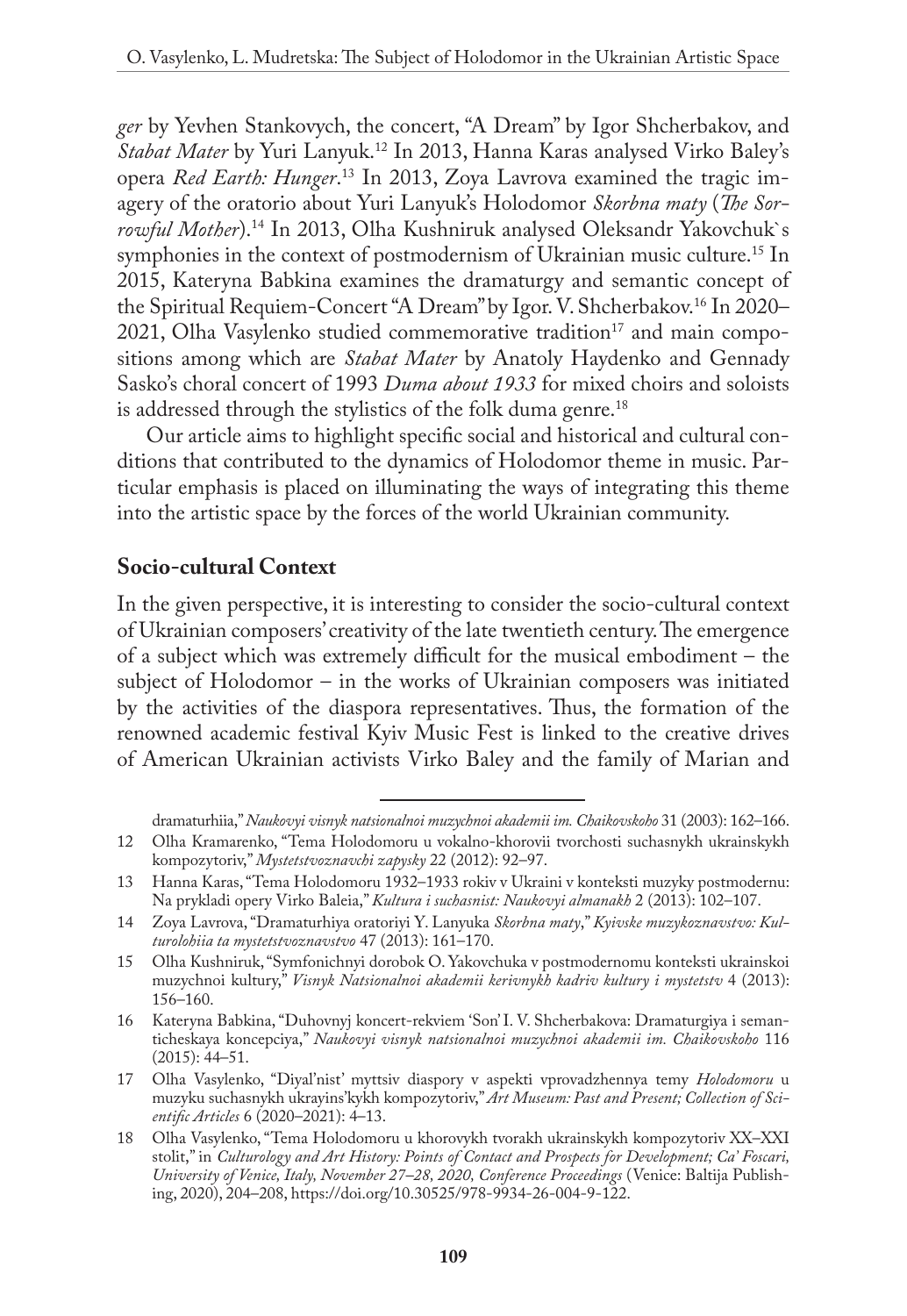Ivanna Kots. A New York University graduate, Marian Kots was born and died in Lviv, but lived most of his life outside the territory of his native Ukraine. As the Head of the Association of Holodomor Researchers, he did everything possible to reveal the terrible historical facts of the Great Famine, hidden by the totalitarian regime of the Soviet Union.19 Marian Kots has funded a considerable number of scientific and popular science projects devoted to the history of Ukraine. Thousands of memories of Holodomor were collected by the activists of the Association of Holodomor Researchers in Ukraine during the nineteen years of its existence. The composers competition with works on the subject of Holodomor, within the framework of the Kyiv Music Fest named after Ivanna and Marian Kots was first held on the initiative of its sponsors. According to Marianna Kopytsia-Karabyts,<sup>20</sup> at that time the festival was a large-scale musical action that actually performed the creative tasks of the painfully dying official Union of Composers of Ukraine.

Since 1990, the festival has started a large-scale action presentation of the achievements of contemporary Ukrainian music of the late-twentieth and early-twenty-first centuries. The first Kyiv Music Fest was initiated with the creative and organizational support of the prominent American musician Virko Baley. The son of a well-known public figure, publicist, political scientist, and writer Peter Baley was born in the town of Radekhiv Lviv region. Subsequently, in 1949, Virko emigrated to America. For the first time, Baley performed music of prominent Ukrainians as a conductor in the United States. Promoting creativity of V. Sylvestrov, L. Grabovsky, M. Skoryk, E. Stankovych, I. Karabyts, V. Zagortsev and others is his outstanding contribution to the native culture. Oksana Harmel, a scholar, points out:

*In V. Baley's compositions one can find clear examples of works in which he turned to the sharply dramatic topics that constitute the traumatic zones of Ukrainian history, the traumas of cultural memory – this is the chamber opera*  Hunger *(Hunger, 1985, 1995–97, 2011–13) on the libretto of the poet Bohdan Boychuk (1927–2017), in which the tragedy of nation is conveyed as a deeply lived personal drama.*<sup>21</sup>

In the 1990s, the paths of the families of Kots, Virko Baley and Ivan Karabyts intersected in Kyiv, and this fact directly influenced the integration of Holodomor theme into the music of prominent Ukrainian composers.

<sup>19</sup> Oleksandra Veselova, "Viddanist Ukraini: Trudy i dni Mariana Kotsia," *Problemy istorii Ukrainy: Fakty, sudzhennia, poshuky* 20 (2011): 325–334.

<sup>20</sup> "Materialy, Prohramy, Istoriia," in *Mizhnarodnyi muzychnyi festyval 'Kyiv Miuzyk Fest' – epokha v istorii*, ed. Marianna Kopytsia-Karabyts (Kyiv: Tsentrinform, 2004).

<sup>21</sup> Oksana Harmel, "Fenomen diaspory v aspekti pamiati kultury (na prykladi tvorchosti Virka Baleia)," *Naukovyi visnyk natsionalnoi muzychnoi akademii im. Chaikovskoho* 121 (2018): 13.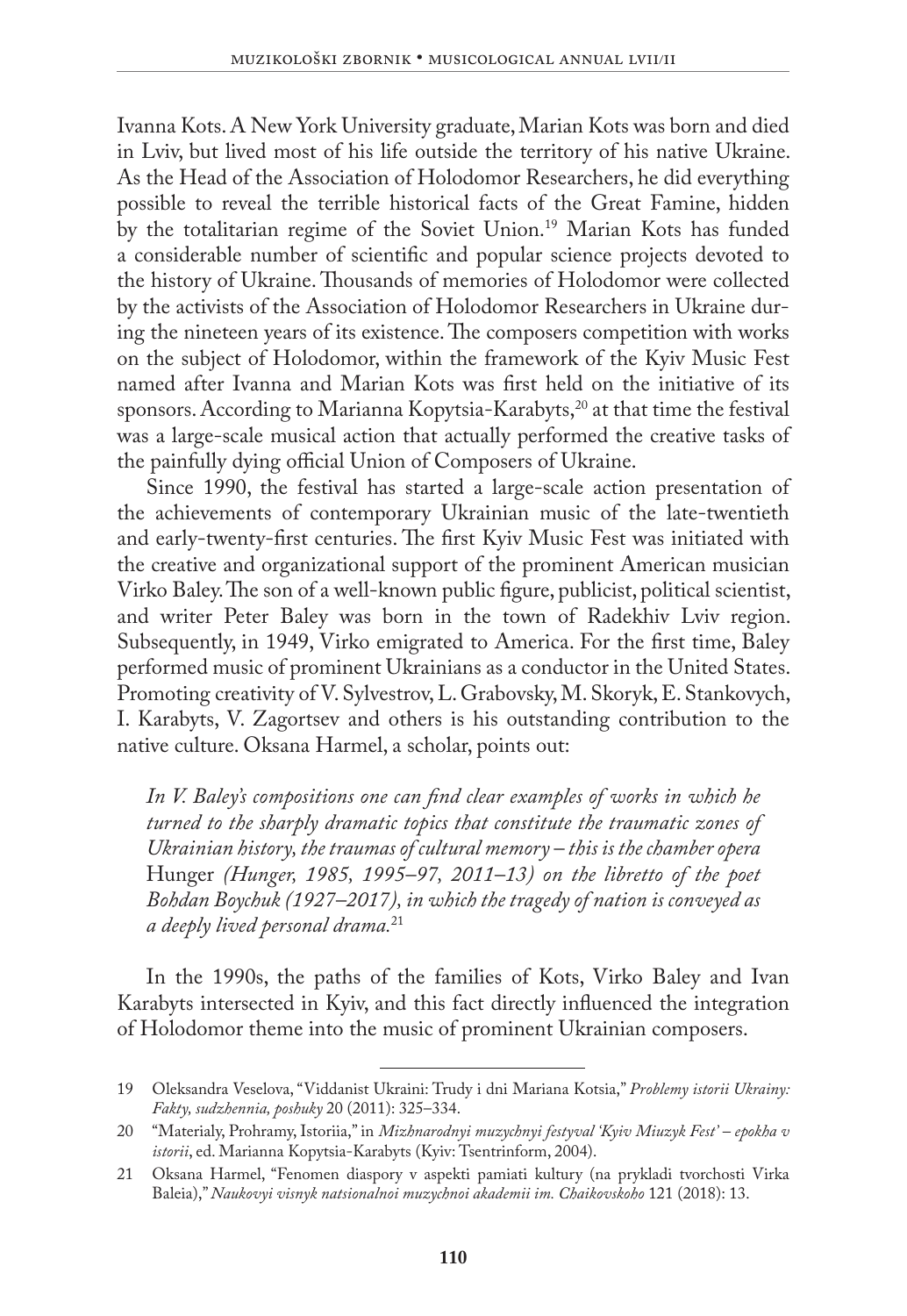#### **Implementation of the Holodomor Theme into the Music of Ukrainian Composers**

Music festivals of various composers and masters of the performing arts associated with the Holodomor regularly begin in large cities of Ukraine, primarily in Lviv and Kiev with the support of philanthropists from the diaspora. In 1992, the third Kyiv Music Fest competition for composers was directed by its organizers and sponsors to cover the Holodomor theme in music in Kiev. Ivanna and Marian Kots had initiated a musical panorama in memory on the sixtieth anniversary of tragedy in Lviv. Then the music of Lviv composers Myroslav Skoryk, Viktor Kaminsky and Yury Lanyuk was presented.

Thus, with the support of diaspora figures, the festivals focused on the introduction of the subject of Holodomor into musical compositions. These tragic topics have played a special role in consolidating the nation and improving the moral climate of the Ukrainian intellectual elite.

The first competition was held from 3rd to 10th October 1992, and was commissioned by the Association of Researchers of Holodomor Genocide in 1932–1933. That determined the subject of the academic compositions written for the competition – the Holodomor. The American composer Virko Baley was appointed as the coordinator. An Ukrainian jurey, headed by the Odessa composer Oleksandr Krasatov, evaluated the works of the first round. In the second round, the jury was international: Theodor Kuchar (Australia), Walter Zimmerman (Germany), Olgerd Pisarenko (Poland), Lovell Lieberman (USA), Miroslav Skoryk (Ukraine). Twenty compositions were selected from the second round, including: *Spectrum* by John Lennon (USA), Volodymyr Runchak's *Con mesto sereno*, *Pro memoria* by Gennady Lyashenko, *Scorched Mallow* by Galina Ovcharenko, *Threnody* by Zbigniew Baginski (Poland), and *Crying and Prayer* by Valentyn Bibik. Zbigniew Baginski won the third prize, Valentyn Bibik the second, and the first prize was not awarded at all.

#### **The Theme of Holodomor in the Repertoire of the First Concerts of Kyiv Music Fest in the 1990s**

The historical truth of the twentieth-century famine tragedies already had a certain tradition of artistic interpretation, such as in the Requiems or commemorative works of the composers of the 1920s Mykola Leontovych, Kiril Stetsenko, dedicated to the victims of the First Famine of 1921–22. In the second half of the twentieth century, there was Kyiv Music Fest by Ivan Karabyts. The tragic events of the Second (Artificial) Famine of the year 1933, even in the years of censorship, were covered in the Orchestra Concerto no. 3 "Lamentation". The composition was performed twice – at the first (1990) and the second Kyiv Music Fest (1991). The appeal in symphonic music to *lamentoso*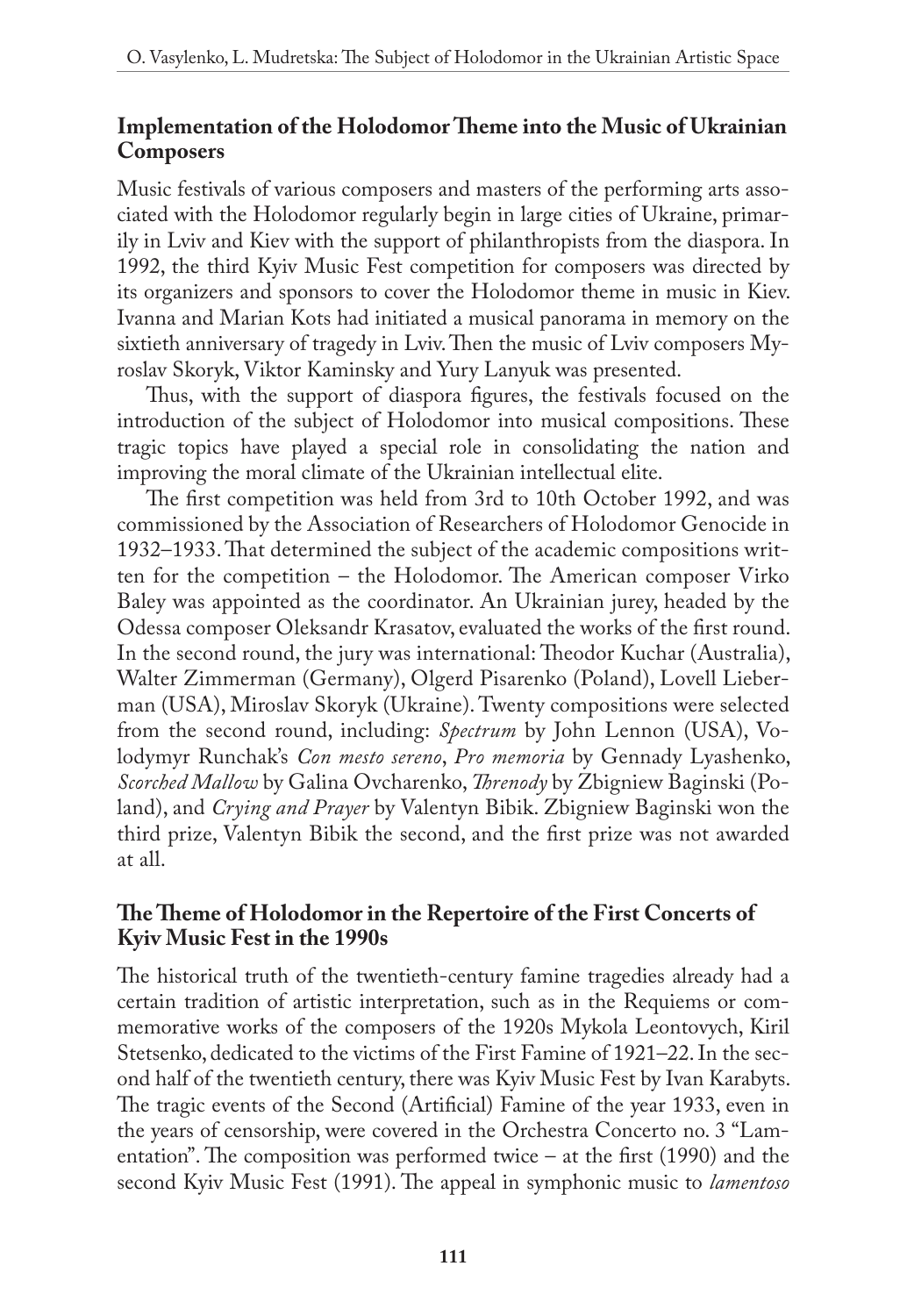intonations as a sign of the tragic in music is conditioned by the composer's desire to comprehend the folklore genre of lamentation as a common musical symbol of the dramatic era of Ukrainian history. This approach has established a new way of grasping the genre of crying in contemporary symphonic composition.

#### **Principles of Interpretation of the Theme of Holodomor in the Works of Ivan Karabyts**

At the Third Kyiv Music Fest (1992), Ivan Karabyts presented the cantata *Prayer of Kateryna* for a reader, children's choir, and a large symphony orchestra on Kateryna Motrych's poems. At its premiere, the cantata suffered an unfortunate performance due to the conflict of performers (orchestra director and choir director). Therefore it was only performed at the festival concert and was not nominated as a competition piece. In three parts of the cantata the images of death, moral and spiritual catastrophe of Holodomor, in particular the tragedy of cannibalism, are revealed with incredible power. The author entrusts the choir party to children. It is the image of the child which, for the composer, personifies purity and innocence of the Ukrainian people. A striking force in music is the juxtaposition of two worlds: "Ukraine on earth" and "Ukraine in heaven." The first image depicts the tragic realities of a devastated country. Here the chaos of orchestral aleatoric, amplified by the choral glissando, is realized: the slipping of the sounds is like falling into the abyss. The score's powerful autonomous orchestral and vocal layers are unified by an authentic folklore modal organization. The double harmonic minor is associated with Ukrainian ethnic music, it is the main key in the composer Ivan Karabyts' system of thought. The process of imitation of holding the melody of the child's prayer request makes the development more dynamic. Of great importance for music is the symbolism of the theme of the cross, which acquires particular infernal expressiveness in the low register of various musical instruments. There is an impression of moaning, crying, and tension. The culmination of this imaginative sphere is a poignant account of the infanticide and madness of a peasant woman called Hanna, in whose personal destiny the composer sees more profound analogies: "And blind with grief, bruised, gray, half-blissful, She stood, propped up the sky with her torture, glowingly looking around, Mother Ukraine, crucified on a giant cross."22

The second musical image that emerges from the lyrics of Kateryna Motrych and is reflected in the music is a kind of Paradise, is an image of a happy Heaven Ukraine. The souls of the children turned into cranes, flew into

<sup>22</sup> Ivan Karabyts, *Molytva Kateryny*, autograph score (National Library of Ukraine, Natsionalna biblioteka Ukrainy imeni V. I. Vernadskoho, Muzychnyi fond no. 1, opys 1, odynytsia kolektsii 517, 1992), 32.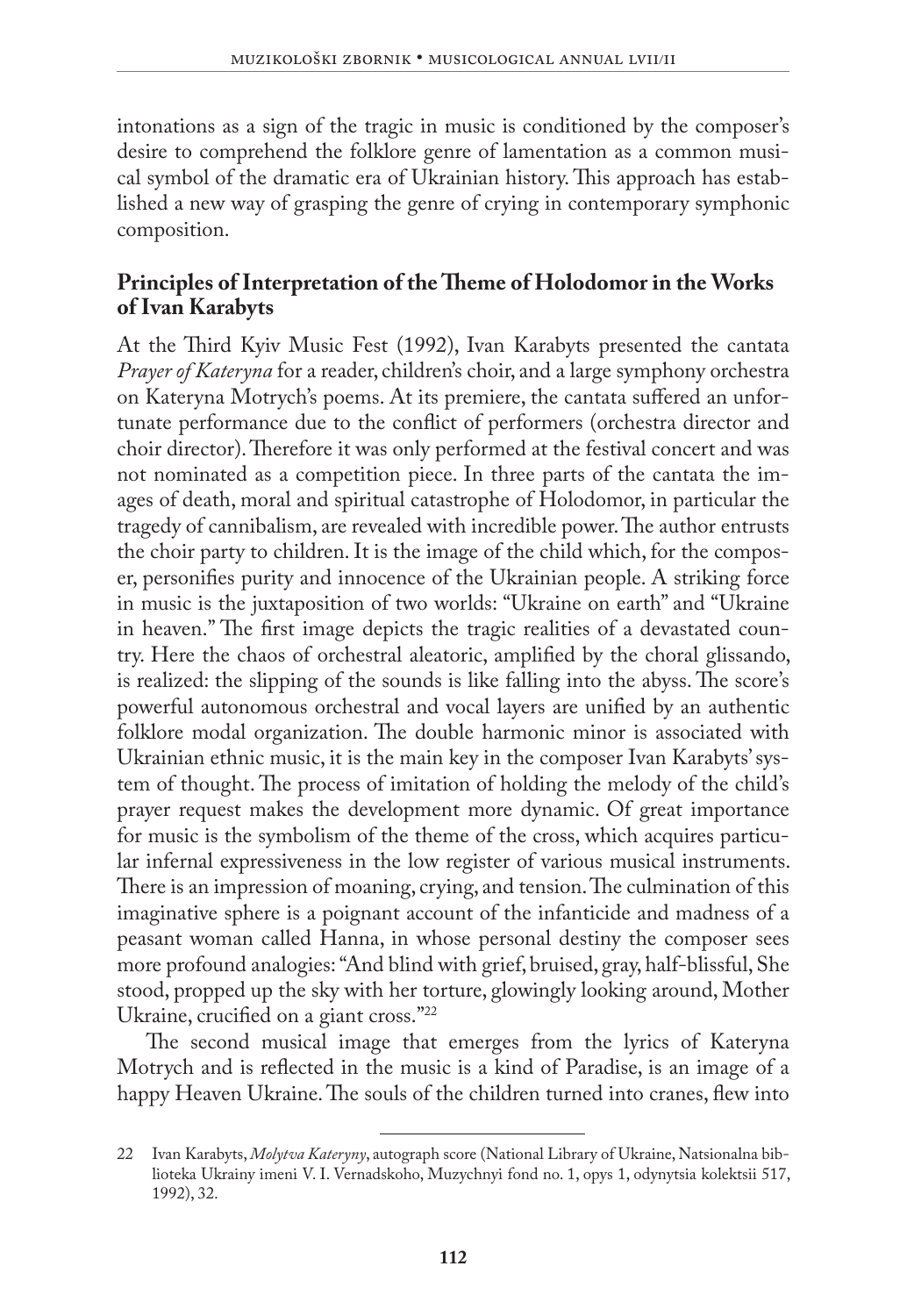the sky, and became the stars of the Milky Way. White shadows from Heaven Ukraine sit down to the funeral supper to mourn and sing the unburied, as Earth Ukraine has turned into a solid grave. Orchestral music is lit up, pastoral singing is concentrated in high register. The final mourning episode in the sound of the brass quartet is perceived as singing at a memorial service for the starving dead. After the last words of the reader, the music dissolves in the air (the composer again resorts to aleatoric music).

## **Valentyn Bibik's Diptych** *Cry and Prayer for Symphony Orchestra*

Within the framework of the mentioned competition, the work of the prominent Kharkov citizen Valentyn Bibik (1940–2003) was presented, and he received the second prize (the first prize was not awarded). An author of eleven symphonies and an extraordinary personality of Ukrainian music named his composition in memory of Holodomor: *Cry and Prayer for the Symphony Orchestra* (1992, op. 89). The *lamentoso* intonation of the silent lament consolidates the melody-independent instrumental layers and unfolds during the first part of the symphonic diptych, being the meaningful embryo of all melody lines of woodwinds. The instrumental crying reaches its dynamic climax – the peak of emotional tension, the roar, the cry and the tears. The composer counterbalances this tragic break with the acoustic signs of the funeral service (bells are heard in the orchestra, an allusion to the theme of brass instruments playing a melody from the funeral mass of the Orthodox Christians *Rest with the Saints*). The second part of the diptych – "Prayer" – uses genre signs of psalmody, recitation, and instrumental imitation of choral singing, which are successfully reproduced in the instrumental layer of the composition.

## **The Theme of Holodomor in the Choral Concerts by Gennady Sasko and Larisa Donnik**

The history of Holodomor of the 1930s has been reflected in other large-scale compositions performed at the Kyiv Music Fest in different years. The theme of Holodomor in Gennady Sasko's choral concert of 1993 (*Duma about 1933*  for mixed choirs and soloists) is addressed through the stylistics of the folk *duma* genre. *Dumas* and historical songs were written and sung in the cities of Ukraine by blind lyricists and *kobzars*. Blind folk singers and epic storyteller *kobzars* are the narrators of Ukrainian epic. They play the *kobza* – an ancient lute, a string plucking instrument. There is a series of documentary evidence of the persecution of duma performers about the dead from starvation by a violent death in the years 1932 and 1933. All Ukraine knew about the destruction of hundreds of kobzars who wrote and sang the horrors of the First Holodomor of the 1920s. The kobzars were forcibly taken to the "congress" in Kharkiv and shot, and their musical instruments were destroyed.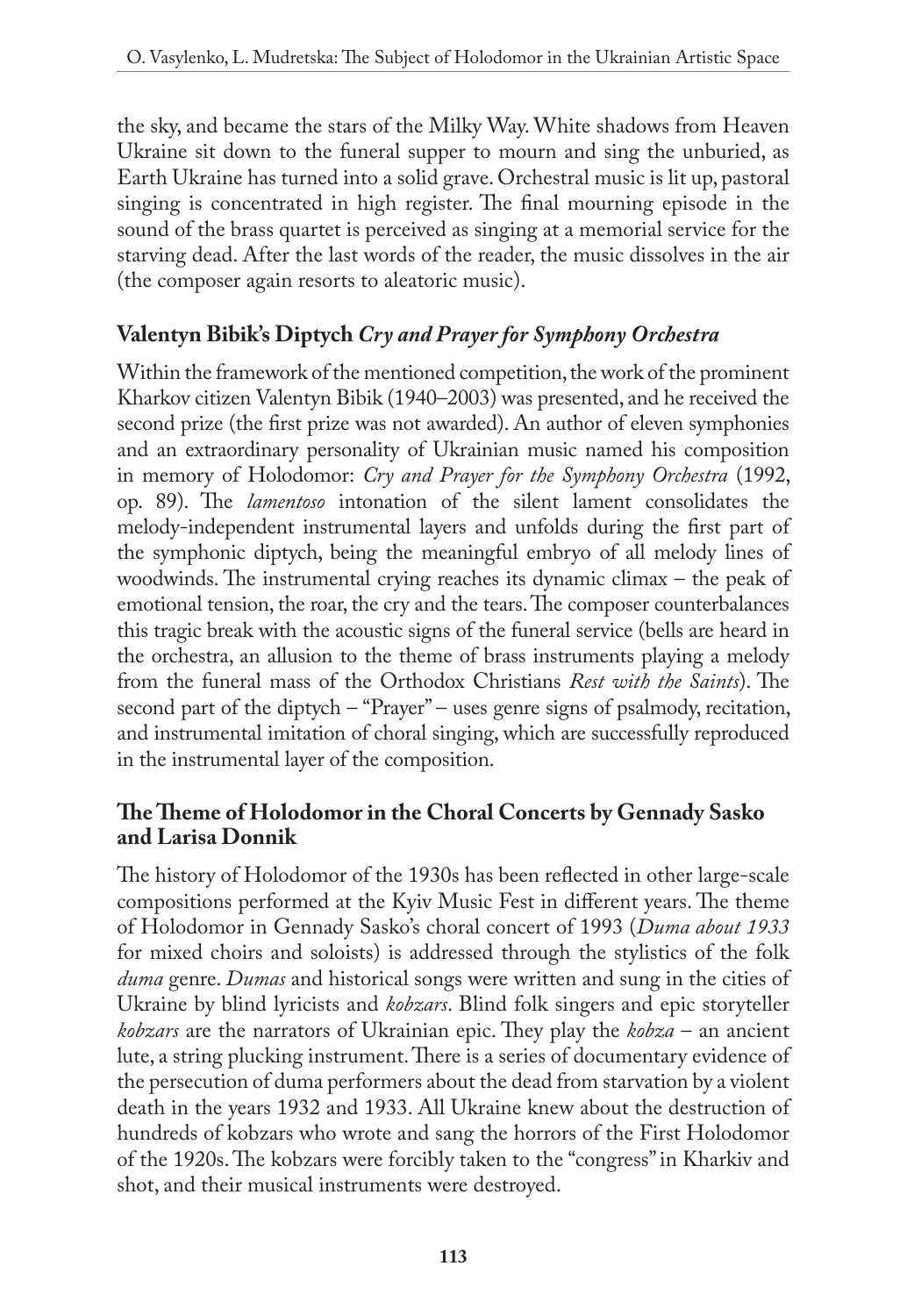The brave singers of the historical tragedies of the Stalinist regime are reflected in the contemporary music on the Holodomor. It is worth mentioning the musical composition by the Kharkiv citizen Larisa Donnik *Little Slobid Poems*, the second part of which is entitled: "On the Dedication of the Kobzars Executed in Kharkiv Oblast in 1929." The allusive title of Sasko's choral concert thus appeals to a well-known fact of history: the violent extermination of folk singers. In Gennady Sasko's choral concerto the style of the epic genre of Ukrainian music was used: choral instrumental background for the epic narrative, the music is made with the use of crying vocal improvisations in the style of a lamento. Mykola Tkach is the author of a poetic text. Poetic text of Gennada Sasko' choir concert is full of symbols. The image of a black hook in the sky, typical of the folk duma, symbolizes the Soviet invasion. It is a sign of distress, a sinister symbol of war, famine, and death, and particular the destruction of the kobza culture of Ukraine. Gennady Sasko's choir also sounds in the traditions of Ukraine's funeral singing – memorial services for the executed kobzars. The music synthesizes the intonation of a memorial church prayer (baritone solo) with the stylistics of a kobzar virtuoso instrumental sound and a bourdon in the bass layer of the score (imitating the virtuoso part of the choir). The peculiar Duma-Requiem for those killed in the Holodomor ends with an allusion to the funeral march from Sonata No. 2 by Frederic Chopin, voiced by Mykola Tkach: "Disturb the memory! Revive up memory with words with the word!"

## **Theme of Holodomor in a Spiritual Concert-Requiem "A Dream" by Igor Shcherbakov**

The subject of Holodomor is decided in the contemporary musical stylistics of large-scale instrumental and choral works of the early twenty-first century in modern concert programs of Kyiv Music Fest. The spiritual Concert-Requiem "A Dream" for a tenor, reader, children's and mixed choirs, a large symphony orchestra and an organ by Igor Shcherbakov was written in 2008 and performed at the 21<sup>st</sup> International Music Festival Kyiv Music Fest. The composer is himself involved in the writing of the libretto. He combines the Latin text of the Requiem with the poetry of his contemporary Ukrainian poet Yuriy Plaksyuk – a contemporary witness to the terrible days of the Holodomor. Following Britten's example, the librettist-composer inserts the poetic texts into the canonical parts of the Requiem.

A part of *Dies irae*: "Eternal Pain" combines the text of a Latin sequence from the Mass of the Dead with Plaksyuk's poems. Similarly constructed are *Lacrimosa*: "Hell's Tears," the crying Benedictus, and Agnus Dei: "In a Dream and in a Waking," as well as *Crucifixus*: "The Atonement of Despair." Vocal and choral sections are intertwined with dramatically important instrumental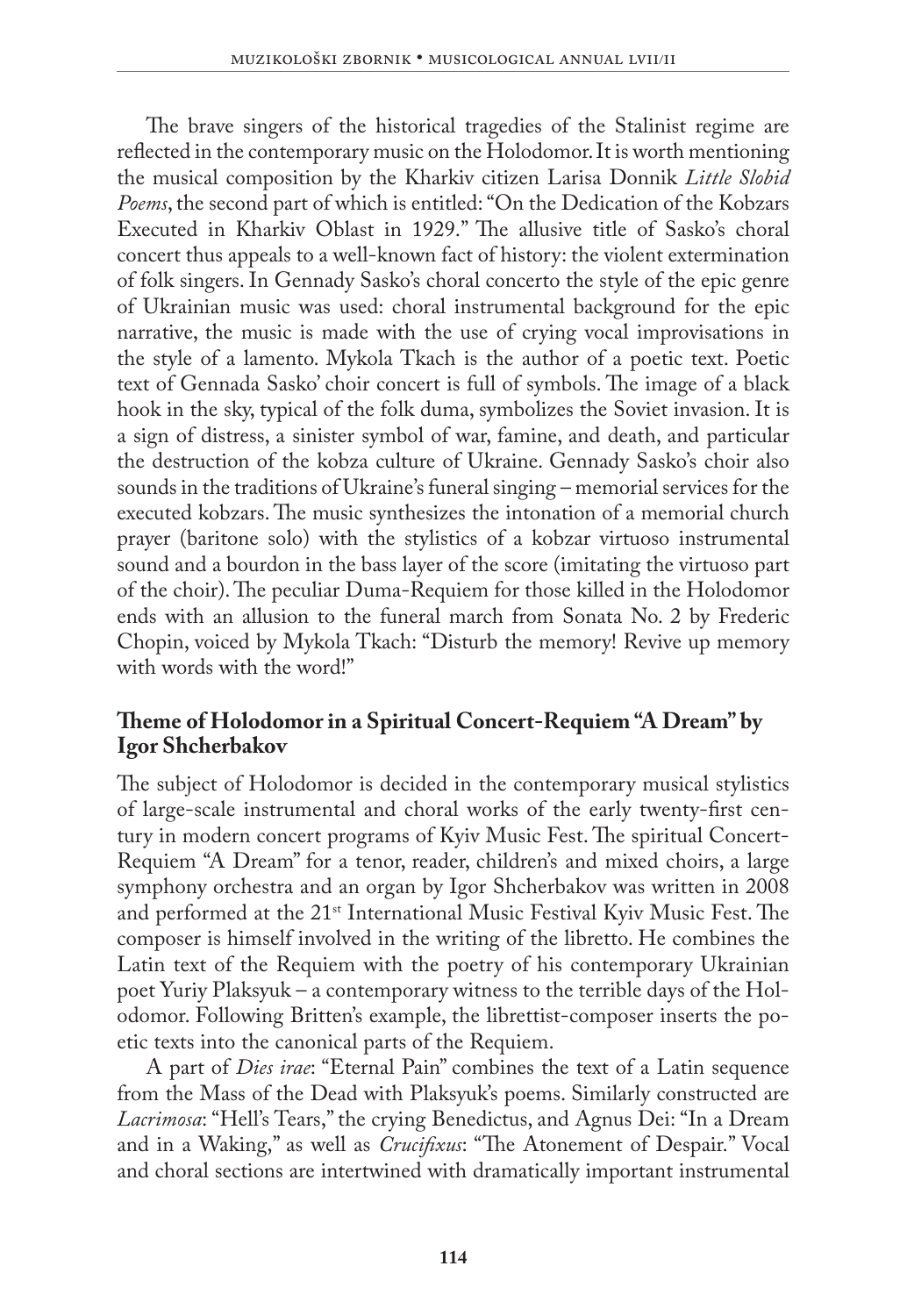interludes – "The Ghost of Death" and "Healing." The fifth, central part uses Mykhailo Vorobyov's poems *The Snow of Sorrow*. The piercing pain of autobiographical confessions of the Ukrainian poets, who in the early childhood lived through the tragic events of Holodomor, echoes in every line of poetry. It is this bundle of painful emotions that has been embodied in the expressive music of the composer through use of the avant-garde techniques (these being the elements of quasi-dodecafony, micropolyphony, regulated aleatorics, and sonoristics).

In choral episodes of music by Igor Shcherbakov, the motive reminiscences and micro quotes of all the outstanding requiems of the world music culture can be heard, and in solo voices the style of the kobza free improvisational singing and recitative is conveyed. Between each of the composition's numbers there are small inserts with recited poems or a children's choir. Organic motifs are based on the symbolic themes of the cross; the musical material is clearly imbued with the rhetorical figure of catabasis, representing in European music images of suffering, hellish anguish, death. The musical conciliar performance of Igor Shcherbakov's work convincingly conveys, on the one hand, the tradition of Christian singing of the dead. On the other, expressionist stylistics painstakingly portrays the dreaded dream of oblivion, of death, of the hellish hunger tortures. Elements of vocal lamentation, apocalyptic picture of the past in the finale dissolve in chords of a choral psalm. The cathartic idea of Igor Shcherbakov's composition and the use of musical rhetorical figures is similar to the dramatic concept of Bach's majestic Masses.

## **Yevhen Stankovych,** *Funeral Service for the Dead from Famine* **as Dedication to the Sixtieth Anniversary of the Tragedy of Holodomor**

Since 1993, a massive opus on the Holodomor sounded every five years as a part of the country's official events to commemorate the anniversary at the Shevchenko National Opera and Ballet Theatre. The sixtieth anniversary of the Ukrainian people tragedy was marked by the performance of Yevhen Stankovych's composition *Funeral for the Dead from Hunger* on Dmytro Pavlychko's poem. A monumental composition of fifteen movements for two different choirs (academic and folk), soloists, and a large symphony orchestra was created within a month in Vorzel in 1992. Interestingly, the composer learned about the Holodomor during his two-month stay in Canada, reading the historical materials and memoirs of witnesses for the first time. He was greatly impressed by the theme of this historical tragedy. Thus, Yevhen Stankovych's music became music of the cross-country path of Ukraine of the twentieth century and a super-emotional imprint of those terrible memories: "The heavy snows of 1933 sank over the expanses of Ukraine, presenting the world corpse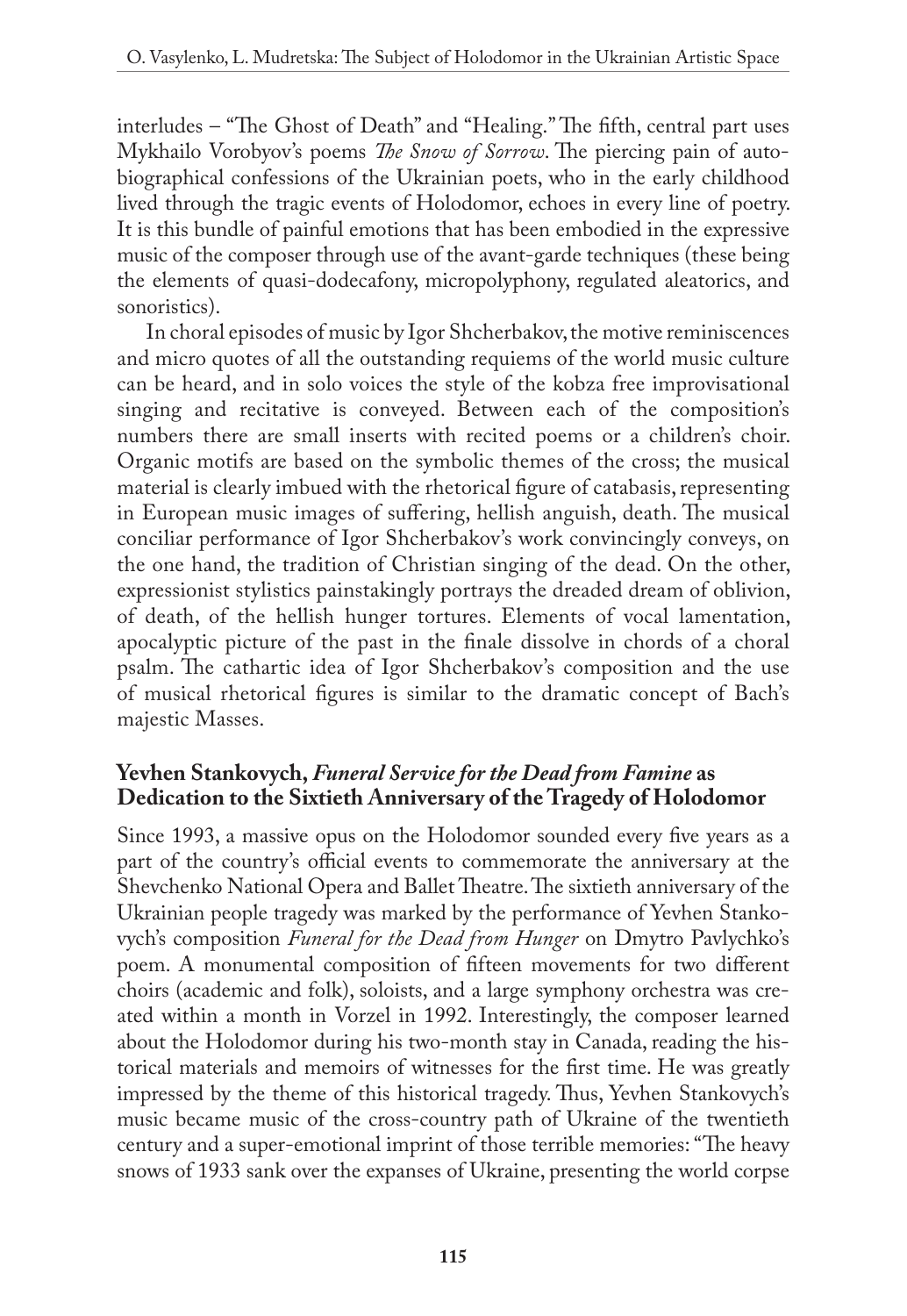stench, apocalyptic visions, commensurate only with the paintings of the Last Judgment."23

Another tragic piece, *Black Elegy* on the topic of the Chernobyl tragedy, by Yevhen Stankovych was performed by the Canadian orchestra Canadian Sinfonietta and a choir named after Oleksandr Koshytz.

Performers of the 1993 premiere were the National Choir Dumka with the artistic director Yevhen Savchuk, G. Verevka National Folk Choir with the artistic director Anatoly Avdiyevsky, the Symphony Orchestra of Shevchenko National Opera and Ballet Theatre with the conductor Volodymyr Kozhuhar, and the soloists Nina Matvienko (folk voice) and Constantine Klein (bass). *Funeral*'s multi-layered genre is due to the principle of combining the canon of the ritual funeral church service and the artistic images of Dmytro Pavlychko's poetic text. The conflicting dramaturgy of the Stankovych-symphonist brings together, in the space of the work, the relentless progress of the death of the Soviet people and praying for the pardon of the souls of the people who have been starved with incredible force. The musicologist Elena Zin'kevych points out: "The dramaturgical unfolding of a memorial service takes place in two simultaneous movements of two 'plots': the church funeral service and the human memory of the terrible tragedy of Holodomor."<sup>24</sup> Both coexist in different temporal and spatial dimensions: in the enclosed space of the temple and in the open space of Ukrainian history. Complex dramaturgy of the work skilfully conveys a colossal degree of the tragedy of *Funeral* music by Yevhen Stankovych.

#### **The Fourth Symphony-Requiem "Thirty-Third" by Oleksandr Yakovchuk (for the Seventieth Anniversary of Holodomor)**

At the beginning of the third millennium, large-scale compositions of major oratorical and vocal-symphonic genres of Ukrainian composers encompassed the cultural space of many events initiated by the Institute of National Memory. The fourth Symphony-Requiem "Thirty-third" by Oleksandr Yakovchuk, written in 1990, was performed on the occasion of the seventieth anniversary of Holodomor in 2003 at the Shevchenko National Opera and Ballet Theatre. Emotionally insightful poetry of Vasyl Yukhimovich, who personally experienced these terrible events at the age of ten, became the literary basis of the musical composition. The composition has six parts, in which the composer combines the artistic principles of modern symphony with the traditions of the Funeral Mass. The concept of the fourth

<sup>23</sup> *Trydtsyat' tretiy: Holod; Narodna Knyha-Memorial*, comp. Lidiya Kovalenko and Volodymyr Maniak (Kyiv: Radyans'kyy pys'mennyk, 1991), 15.

<sup>24</sup> Elena Zin'kevych, *Simfonicheskie giperboly: O muzyke Evgeniya Stankovicha* (Uzhhorod: Lyra, 2002), 176.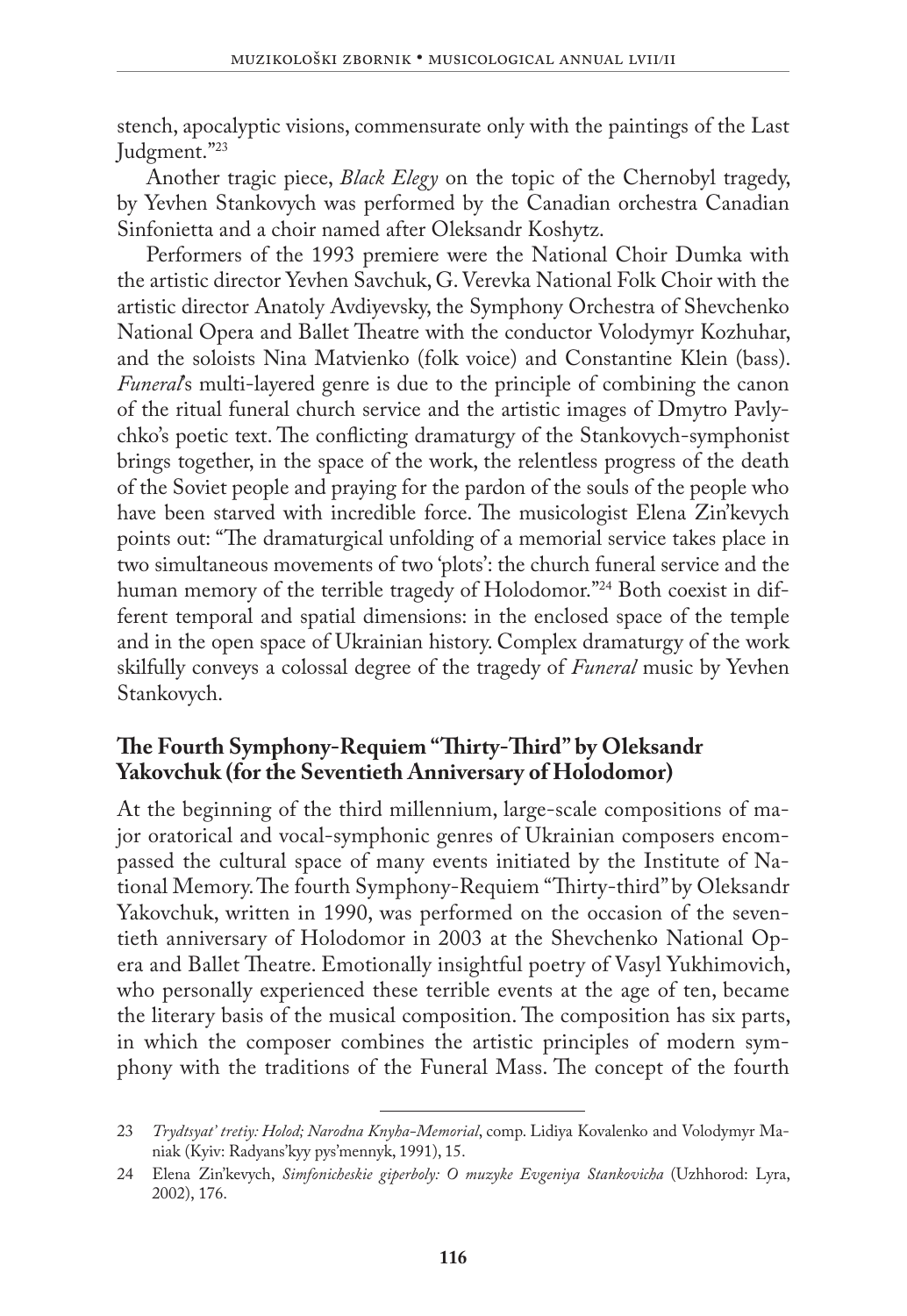Symphony-Requiem – the commemoration of millions of lives lost because of artificial famine, repentance for the crimes of power, is complemented by the idea of exposing the evils and phantom ideals of totalitarian states. Their musical portraits serve as parodies of fascist and Soviet bravura marches, which in the collage fabric of Yakovchuk's Symphony-Requiem are mixed with the lamentoso motives of anguish, pity for the dead, and reveal the special significance of the funeral rite.

## **The Musical-text Model** *Stabat mater* **in the Memorial Compositions of Academic Composers**

On the commission by the state, Yuri Lanyuk created a theatrical oratorio to commemorate the seventy-fifth anniversary of the Holodomor called *The Sorrowful Mother* (poetic text by Pavlo Tychyna). Oratorio score includes a large symphony orchestra, two choirs (mixed and children's) and two soloists (soprano and baritone). The composition was performed under the guidance of conductor Volodymyr Sirenko twice: in 2008 in Kyiv and in 2009 in Lviv. Director and producer Vasyl Vovkun worked with the composer to create the libretto.

*At first, the composition was conceived as a requiem, but in the process of comprehending the literary source as a genre model* Stabat mater *by the composer, the composition became a type of the allegorical oratory. The contextual concept of the requiem in the oratorio is related to the tragic fate of the artists of the "Shooted Renaissance," to whom the composer Pavlo Tychyna also refers; the timbre of the folk lyre, which sounds in the open source of the oratorio, became a kind of memorial to the Ukrainian kobzars and lyricists shot in the 1930s*. 25

The genre of the music-text model *Stabat mater* in the memorial compositions of academic composers lifts the indigenous traditions of the Ukrainian lamentation and mourning to the level of high philosophical generalizations of an idea where the tragic fate of a woman, a mother, reflects the fate of the whole Ukraine and is compared with suffering. The horrific tragedy of the martyrdom of starving children becomes Christian. A similar "Marian" theme is clearly resolved in the composition of Anatoly Haydenko (poetic text by Vasyl Zabashtanskyi), who dedicated his requiem for a mixed choir a cappella *Stabat mater* to the seventieth anniversary of the tragedy of the 1930s.

<sup>25</sup> Lavrova, "Dramaturhiya oratoriyi," 163–164.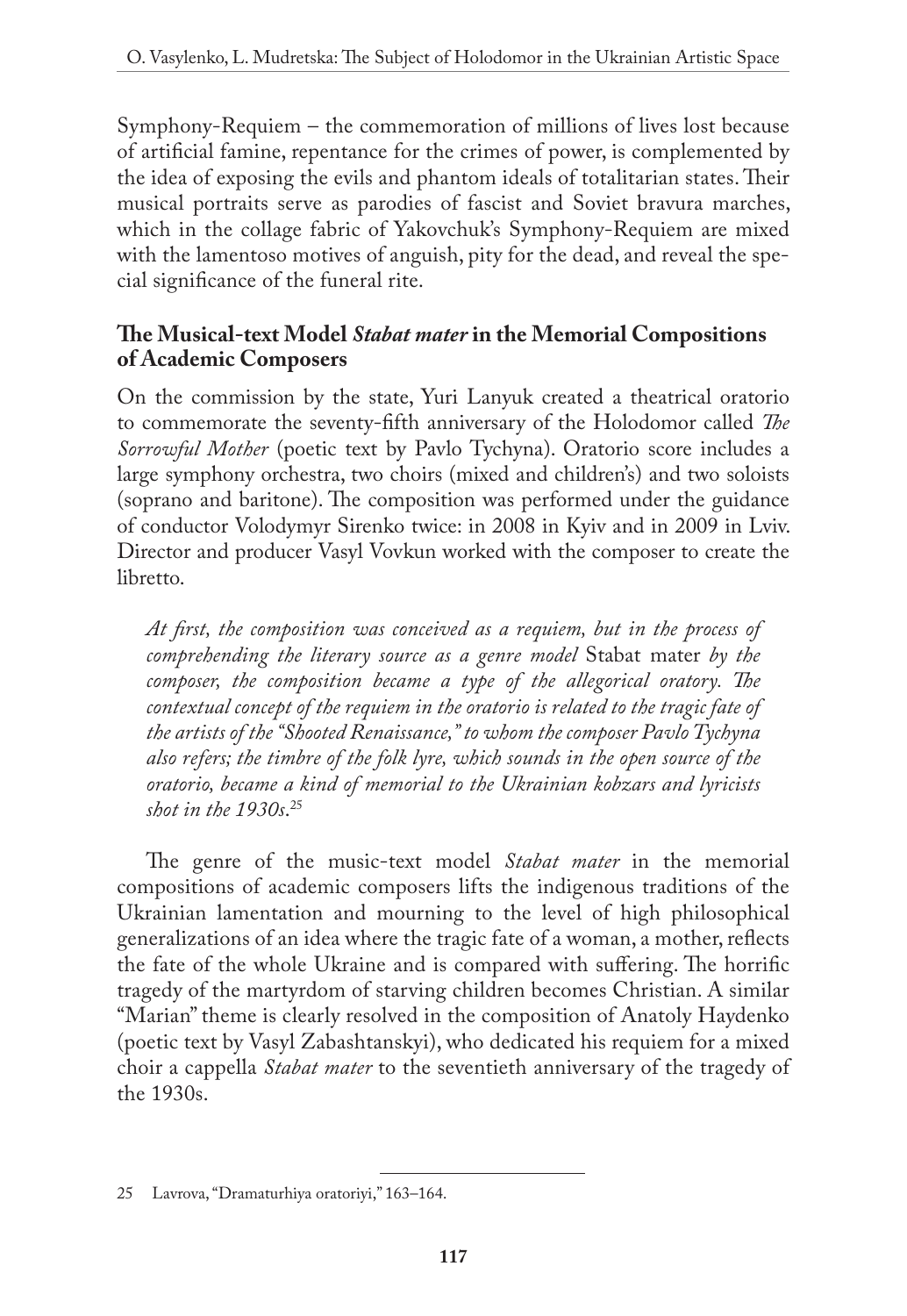#### *Ukrainian Lemkivsky Requiem* **by Oleksandr Kozarenko – A Synthesis of the Model Catholic Requiem Model with the Ukrainian Ethnic Culture**

The subject of the Holodomor is embodied in different confessional genres: the Catholic requiem and the Orthodox memorial service of contemporary Ukrainian composers. Quite often, the mourning of victims in such musical compositions reflects the theme of the destruction of the Ukrainian ethnic culture. And the consequences of the crime of totalitarian power are equated with the forced resettlement of national minorities. Oleksandr Kozarenko dedicated his *Ukrainian Requiem* to the memory of the victims of the 1933 Holodomor and the deportation of the Lemkiv Ukrainians. The *Ukrainian Requiem*, with the subtitle *Lemkivsky*, was written in 2008 and first performed during the 14<sup>th</sup> International Music Festival Contrasts. Later it was also performed in Kyiv in the National House of Organ and Chamber Music, during the official commemoration of the victims of the Holodomor by the Borys Lyatoshynsky Ensemble of Classical Music. The second edition of the piece (2010) was performed in May 2011 in Kyiv during the festival Music Premieres of the Season and was broadcast and recorded by the National Radio Company of Ukraine.

The ethnic space stated in the name of the *Lemkivsky Requiem* is clearly reflected in the performance of the composition. The requiem was written for a choir, soloists and two different orchestras at once – a symphony orchestra and an orchestra of folk instruments. Both European and folk instruments are heard at the same time: violins, violas, dart, and cymbals. The *Lemkivsky Requiem* consists of twelve parts and combines Western European traditions with authentic layers of Ukrainian folklore. At the heart of the composition stands the burial mass in the cult Latin, the text of which is artfully crafted by Lviv poet Nazar Fedorak. His poems paint canonical prayers with Ukrainian tragic folk imagery. This allows Ukrainian composer Kozarenko to create a kind of equivalent to the *Polish Requiem* by Krzysztof Penderecki in modern music – a composition about the tragic events of the history of European peoples in the twentieth century.

The tragic theme of Holodomor, presented in a large number of multifaceted compositions of large and chamber formats, has today found a worthy place in the commemorative traditions in Ukraine and worldwide.

# **Conclusions**

To summarize, we can conclude that the theme of Holodomor first appeared in the outstanding musical composition of composers in the 1990s in the important era of *Nezalezhnosti* (Independence) of Ukraine. At that time, the official ban on the discussion about the Holodomor was abolished and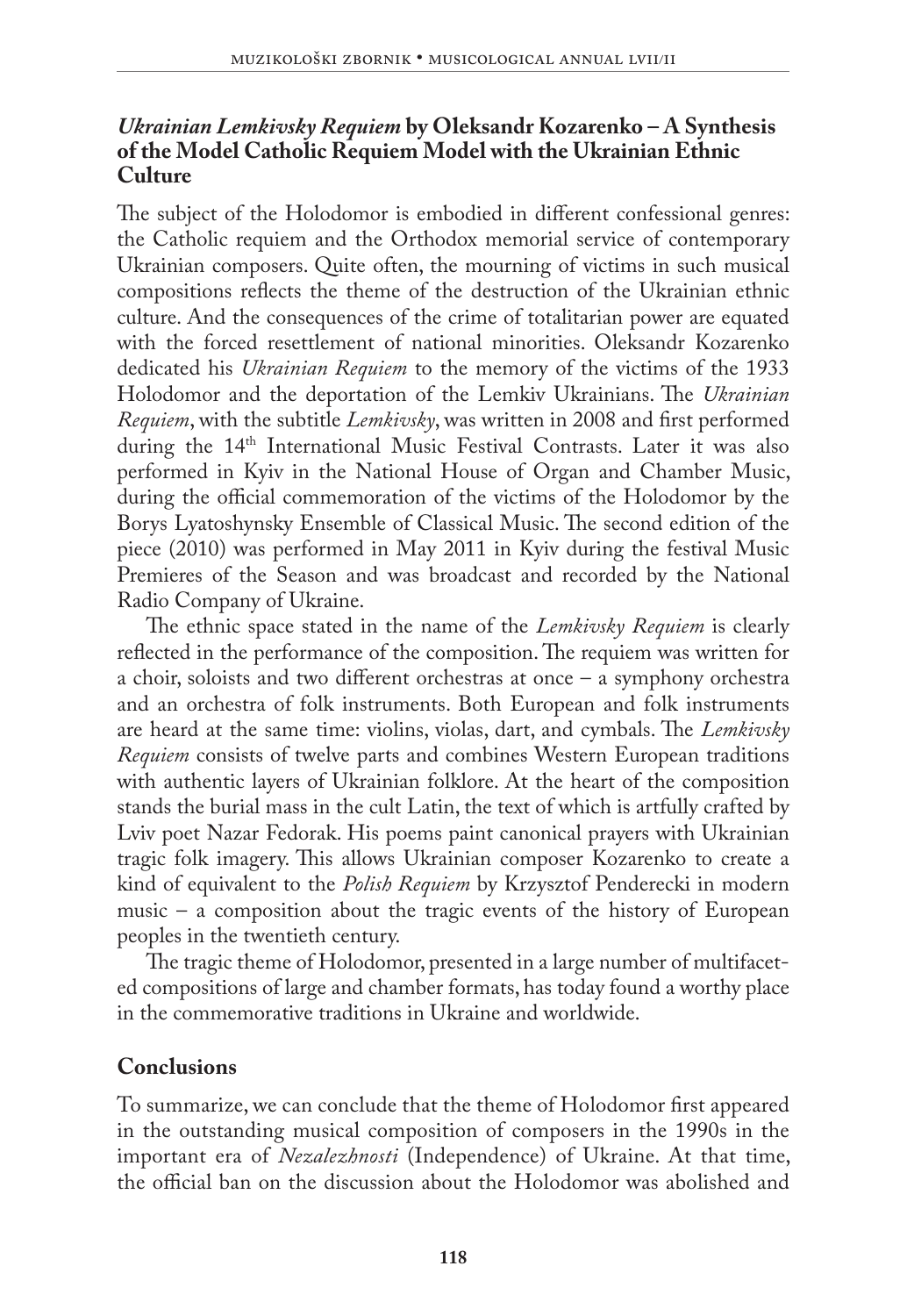the attention of the artists was confined to the opening of the tragic pages of Ukrainian history. Ivan Karabyts was one of the first artists to embody the tragedy of Holodomor in symphonies, cantatas, and oratories. With the support of the diaspora artists Virko Baley and Marian Kots, an academic festival of contemporary music Kyiv Music Fest was founded, with a thematic competition of composers with compositions on the subject of historical tragedies of Ukraine.

In the period 1992–1995, the subject of Holodomor was integrated into the academic music of Ukrainian composers. At the same time, the foundations of the eponymous commemorative tradition were laid in the music space. The educational activities of diaspora figures served as a catalyst for numerous cultural events (festivals, thematic music venues) to commemorate the anniversary of the tragedy. This supported the interest of Ukrainian artists in the extremely complex and morally traumatic theme of the Holodomor. Internal creative intentions in the development of the theme were directed by the deep mechanisms of cultural memory, which overcomes the tragic spheres of life in this way, and, according to Oksana Harmel, "[...] comprehends the traumas of Ukrainian history, the traumas of cultural memory."26

These tragic topics have played a special role in the consolidation of the nation and the formation of a new generation of intellectual elite in our country. The striking compositions written by Ukrainian composers on the subject of Holodomor depicted and exposed the crimes of communist leaders, which created an artificial famine that led to a large number of victims, loss of national culture and tradition, and destruction of natural cycles. The criminal acts of the authorities in the 1930s eradicated the foundations of Ukrainian material and spiritual culture: traditional ethnic space, economy, religion, and customs that govern the natural cycles of the universe. Ways to overcome the apocalyptic tragedy in the dramaturgy of musical compositions on the subject of Holodomor are usually reduced to catharsis, a state of humility, and spiritual purification.

Two *topoi* of all musical compositions – mournful lamentoso intonation and expressive energy of *Holosinnya* (lament) in the artistic concept of symphonies, cantatas, concerts of Ukrainian composers depict the tragic fate of children, women, peasants, and executed kobzars crippled by hunger with incredible power. The images of evil carriers – party leaders, communist-lovers, functionaries, are revealed by parody marching themes, fragments, or expressive means of the masculine military complex in music (aggressive orchestral sound forms). The sound landscapes of the dead earth, devastated nature, that is, "landscape themed complexes," have at their core a specific cruciform melodic outline, and they usually sound in an out-of-space frozen music space.

<sup>26</sup> Harmel, "Fenomen diaspory," 11.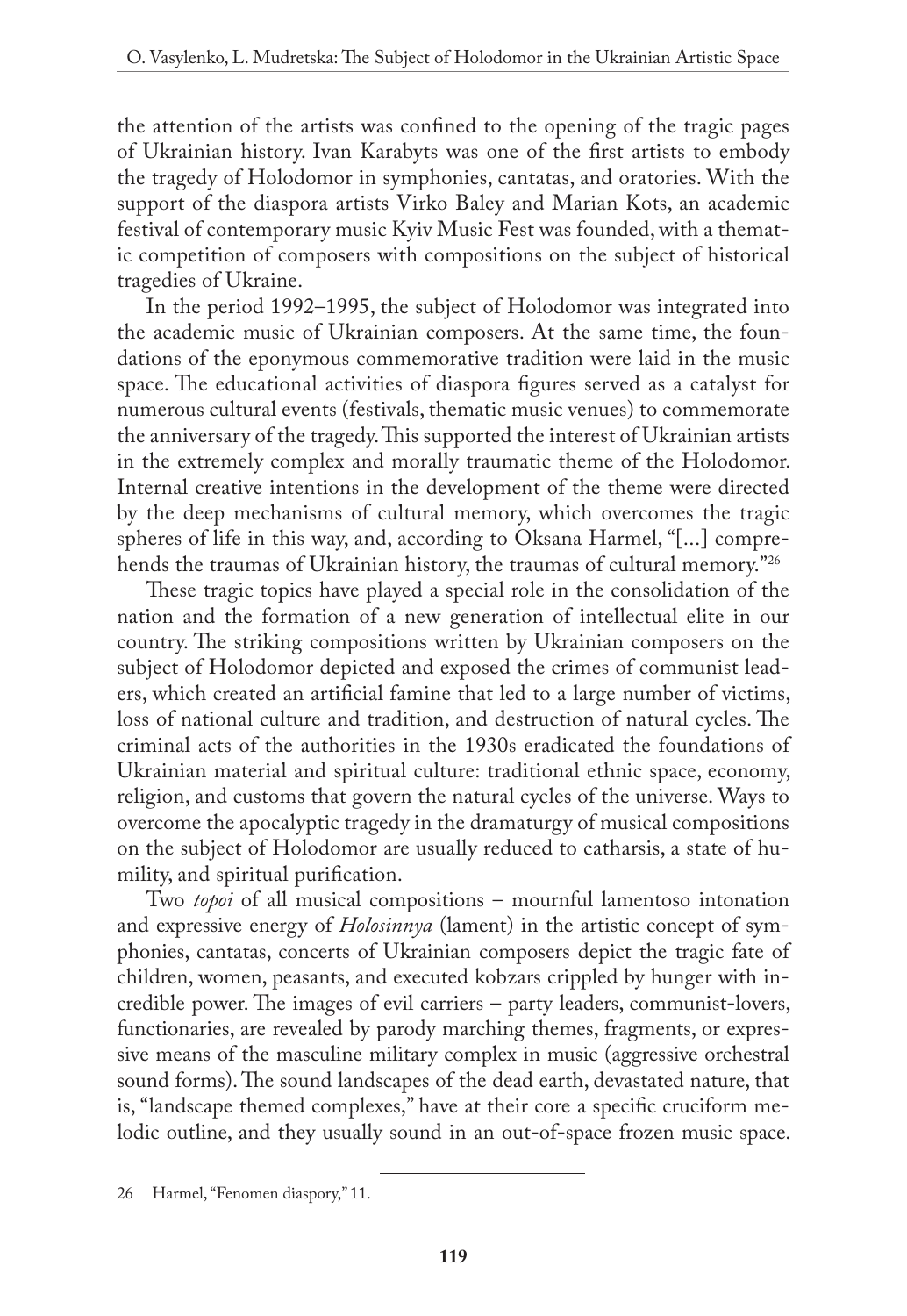The picture of traditional ideas about the universe and the Ukrainian cosmos has been deformed. In the popular consciousness there are two parallel universes: Earth Ukraine – dead earth, it ceased to exist. All the souls of those who were executed by famine were transported to the Heaven Ukraine – a flowering picturesque paradise garden. Similar paintings in program compositions are resolved spatially, as a kind of dialogue between low and high registers with opposition to tragic and enlightened themes.

The themes of death and hunger, delusions, devilish attacks, suffering and salvation, Marian themes and imperatives of protest are embodied in compositions of different genres. Usually, these are requiems, memorial services, choral concerts, symphonic poems, and orchestra concerts. The distinctive features are scale of form and posterity of expression; the fresco of the interior space of the composition, where each image is rendered in a spreading horizontal space and inscribed in vertical coordinates "earth" – "heaven". The peculiarities of genre and style transformation of the iconic commemorative compositions on the subject of Holodomor are the saturation of European musical canons with Ukrainian ethnic stylistics, and the textual component – the poems of Ukrainian poets.

Composer Ivan Karabyts stated in his explanation to the composition of commemoration of Holodomor victims: "Between the past and the present, between those who live today and those who have gone to Eternity, our Memory appears – without it, there is no future; there is a continuation of everything in it."27

Translated by Irene Okner

## **Bibliography and Sources**

- Babkina, Ekaterina. "Duhovnyj koncert-rekviem 'Son' I. V. Shcherbakova: Dramaturgiya i semanticheskaya koncepciya." *Naukovyi visnyk natsionalnoi muzychnoi akademii im. Chaikovskoho* 116 (2015): 44–51. ["Spiritual Requiem-Concert 'A Dream' by I. V. Shcherbakov: Dramaturgy and Semantic Concept." *Scientific Herald of Tchaikovsky National Music Academy of Ukraine* 116*.*] [Бaбкинa, Eкaтeринa. "Дyxовный концeрт-рeквиeм 'Сон' И. В. Щeрбaковa: дрaмaтyргия и сeмaнтичeскaя концeпция." *Нayковий вiсник нaцiонaльної мyзичної aкaдeмiї iм. Чaйковського* 116  $(2015): 44 - 51.$
- Darewych, Daria. "Images and Evocations of the Famine-Genocide in Ukrainian Art." *Canadian-American Slavic Studies* 47, no. 3 (2003): 345–373.

<sup>27</sup> Yuliia Hozhyk, "Monolohy na vidstani," *Dzerkalo tyzhnya*, January 26, 2001.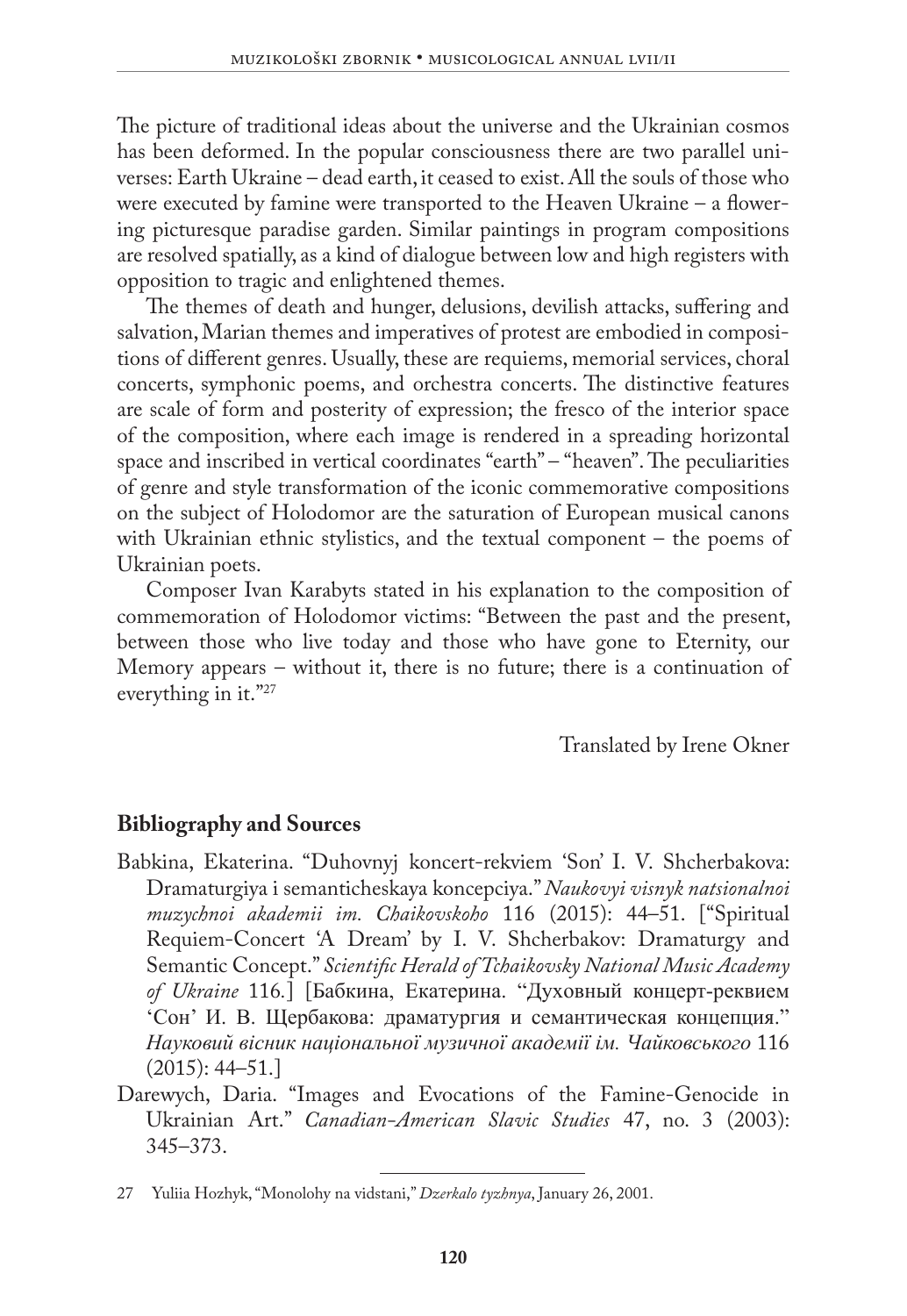- Harmel, Oksana. "Fenomen diaspory v aspekti pamiati kultury (na prykladi tvorchosti Virka Baleia)." *Naukovyi visnyk natsionalnoi muzychnoi akademii im. Chaikovskoho* 121 (2018): 7–18. ["Phenomenon of Diaspora in the Aspect of the Memory of Culture (on the Example of Virko Baley's Music)." *Scientific Herald of Tchaikovsky National Music Academy of Ukraine* 121.] [Гaрмeль, Оксaнa. "Фeномeн дiaспори в aспeктi пaм'ятi кyльтyри (нa приклaдi творчостi Вiркa Бaлeя)." *Нayковий вiсник Нaцiонaльної мyзичної aкaдeмiї Yкрaїни iмeнi П. I. Чaйковського* 121 (2018): 7–18.]
- Hozhyk, Yuliia. "Monolohy na vidstani." *Dzerkalo tyzhdnia*, January 26, 2001. ["Monologues in the distance." *Mirror Weekly.*] [Гожик, Юлiя. "Монологи нa вiдстaнi." *Дзeркaло тижня*.] Accessed November 30, 2021. [https://](https://dt.ua/CULTURE/monologi_na_vidstani.html) [dt.ua/culture/monologi\\_na\\_vidstani.html.](https://dt.ua/CULTURE/monologi_na_vidstani.html)
- Ide, Wendy. "Mr Jones Review Gripping Stalin-era Thriller with James Norton." *The Guardian*, last modified February 10, 2020. Accessed July 9, 2021. [https://www.theguardian.com/film/2020/feb/09/](https://www.theguardian.com/film/2020/feb/09/mr-jones-james-norton-stalin-thriller) [mr-jones-james-norton-stalin-thriller](https://www.theguardian.com/film/2020/feb/09/mr-jones-james-norton-stalin-thriller).
- Jones, Gareth. "The Great Famine-Genocide in Soviet Ukraine (*Holodomor*)." *The Financial Times*, April 13, 1933. Accessed November 30, 2021. [http://](http://www.artukraine.com/famineart/jones4.htm) [www.artukraine.com/famineart/jones4.htm.](http://www.artukraine.com/famineart/jones4.htm)
- Karabyts, Ivan. *Molytva Kateryny.* Partytura. Avtohraf. Natsionalna biblioteka Ukrainy imeni V. I. Vernadskoho, Muzychnyi fond no. 1, opys 1, odynytsia kolektsii 517. [*Prayer of Katheryne*. Autograph score. National Library of Ukraine, Music Collection.] [Кaрaбиць, Iвaн. *Молитвa Кaтeрини*. Пaртитyрa. Aвтогрaф. Нaцiонaльнa бiблiотeкa Yкрaїни iмeнi В. I. Вeрнaдського, Мyзичний фонд № 1, опис 1, одиниця колeкцiї 517.]
- Karas, Hanna. "Tema Holodomoru 1932–1933 rokiv v Ukraini v konteksti muzyky postmodernu: Na prykladi opery Virko Baleia." *Kultura i suchasnist: Naukovyi almanakh* 2 (2013): 102–107. ["The Theme of *Holodomor* of 1932–1933 in Ukraine in the Context of Postmodern Music: Based on the Opera of Virko Baley." *Culture and Modernity: Scientific Almanac* 2.] [Кaрaсь, Гaннa. "Тeмa Голодоморy 1932–1933 рокiв в Yкрaїнi в контeкстi мyзики постмодeрнy: нa приклaдi опeри Вiрко Бaлeя." *Кyльтyрa i сyчaснiсть: Нayковий aльмaнax* 2 (2013): 102–107.]
- Kononchuk, Tetiana. *Zatemnennia ukrainskoho sontsia, abo Trahediia Holodomoru 1932*–*1933 rr. u folklori Ukrainy*. Kyiv: Tvim inter, 1998. [*The Darkening of the Ukrainian Sun, or the Tragedy of Holodomor of 1932–1933 in the Folklore of Ukraine*.] [Конончyк, Тeтянa. *Зaтeмнeння yкрaїнського сонця, aбо Трaгeдiя Голодоморy 1932–1933 рр. y фольклорi Yкрaїни*. Київ: Твiм iнтeр.]
- Kramarenko, Olha. "Tema Holodomoru u vokalno-khorovii tvorchosti suchasnykh ukrainskykh kompozytoriv." *Mystetstvoznavchi zapysky* 22 (2012): 92–97. ["The Subject of Holodomor in the Vocal and Choral Works of Contemporary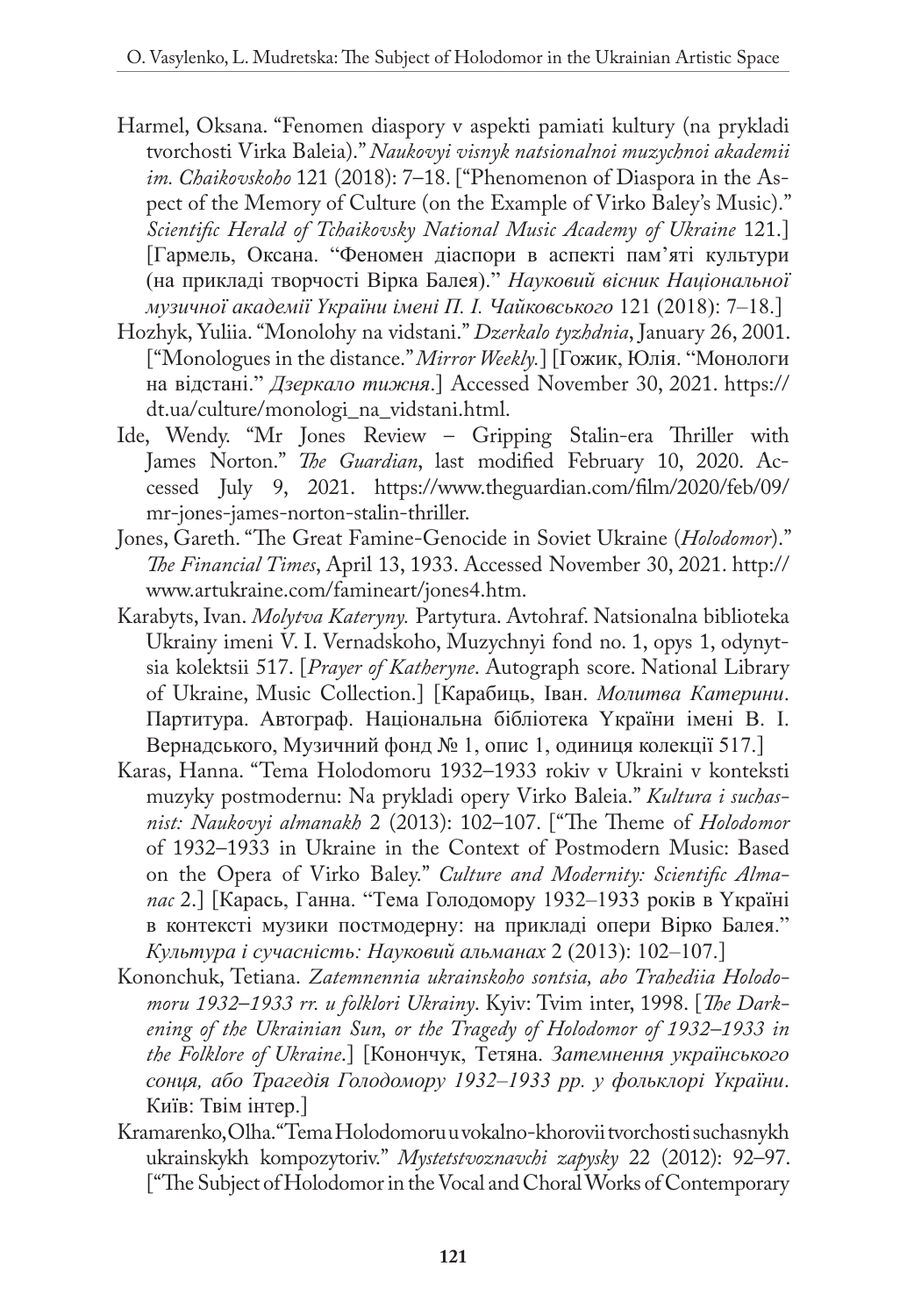Ukrainian Composers." *Notes on Art Criticism* 22.] [Крaмaрeнко, Ольгa. "Тeмa Голодоморy y вокaльно-xоровiй творчостi сyчaсниx yкрaїнськиx композиторiв." *Мистeцтвознaвчi зaписки* 22 (2012): 92–97.]

- Kulchytsky, Stanislav. "*Holodomor* of 1932–33: How and Why?" *East/West: Journal of Ukrainian Studies* 2, no. 1 (2015): 93–116.
- Kushniruk, Olha. "Symfonichnyi dorobok O. Yakovchuka v postmodernomu konteksti ukrainskoi muzychnoi kultury." *Visnyk Natsionalnoi akademii kerivnykh kadriv kultury i mystetstv* 4 (2013): 156–160. ["Symphony Works by A. Jakobchuk in a Context of Postmodernism of Ukrainian Music Culture." *National Academy of Managerial Staff of Culture and Arts Herald* 4.] [Кyшнiрyк, Ольгa. "Симфонiчний доробок О. Яковчyкa в постмодeрномy контeкстi yкрaїнської мyзичної кyльтyри." *Вiсник Нaцiонaльної aкaдeмiї кeрiвниx кaдрiв кyльтyри i мистeцтв* 4 (2013): 156–160.]
- Lavrova, Zoya. "Dramaturhiya oratoriyi Y. Lanyuka *Skorbna maty*." *Kyivske muzykoznavstvo: Kulturolohiia ta mystetstvoznavstvo* 47 (2013): 161–170. ["Musical Dramaturgy of the Oratorio *Sorrowful Mother* by Y. Lanyuk." *Kyiv Musicology: Culturology and Art Studies* 47.] [Лaвровa, Зоя. "Дрaмaтyргiя орaторiї Ю. Лaнюкa *Скорбнa мaти*." *Київськe мyзикознaвство: Кyльтyрологiя тa мистeцтвознaвство* 47 (2013): 161–170.]
- "Materialy, Prohramy, Istoriia." In *Mizhnarodnyi muzychnyi festyval 'Kyiv Miuzyk Fest' – epokha v istorii*, redaktor-uporiadnyk Marianna Kopytsia-Karabyts. Kyiv: Tsentrinform, 2004. ["Materials, Programs, History." *International Music Festival 'Kyiv Music Fest' – an era in history.* Editor-compiler Marianna Kopytsia-Karabyts]. ["Мaтeрiaли, Прогрaми, Iсторiя." *Мiжнaродний мyзичний фeстивaль 'Київ Мюзик Фeст' – eпоxa в iсторiї.* Рeдaктор-yпорядник Мaрiaннa Копиця-Кaрaбиць.] Accessed November 30, 2021. <http://kmf.karabits.com/koc/>.
- Oliinyk, Lesia. *Muzyka ukrainskykh kompozytoriv Pamiati Holodomoru*. Efir vid 05 Hrudnia 2008 roku na Radio Svoboda. [*Music by Ukrainian Composers Commemorating Holodomor*. Broadcast on December 5, 2008, on Radio Svoboda.] [Олiйник, Лeся. *Мyзикa yкрaїнськиx композиторiв Пaм'ятi Голодоморy*. Eфiр вiд 05 Грyдня 2008 рокy.] Accessed November 30, 2021. [https://www.radiosvoboda.org/a/1356452.html.](https://www.radiosvoboda.org/a/1356452.html)
- Serbyn, Roman. "Lemkin on the Ukrainian Genocide." *Journal of International Criminal Justice* 7 (2009): 123–130.
- Stepanchenko, Halyna. "Trahichni akordy Rekviiemu." *Narodna tvorchist ta etnohrafiia* 5–6 (1993): 243–245. ["Tragic Chords of the Requiem." *Folk Art and Ethnology* 5–6.] [Стeпaнчeнко, Гaлiнa. "Трaгiчнi aкорди Рeквiємy." *Нaроднa творчiсть тa eтногрaфiя* 5–6 (1993): 243–245.]
- Syvachuk, Vira. "Vidobrazhennia trahedii Holodomoru v suchasnomu ukrainskomu kinematohrafi." *Naukovyi visnyk Kyivskoho natsionalnoho universytetu teatru, kino i telebachennia imeni I. K. Karpenka-Karoho*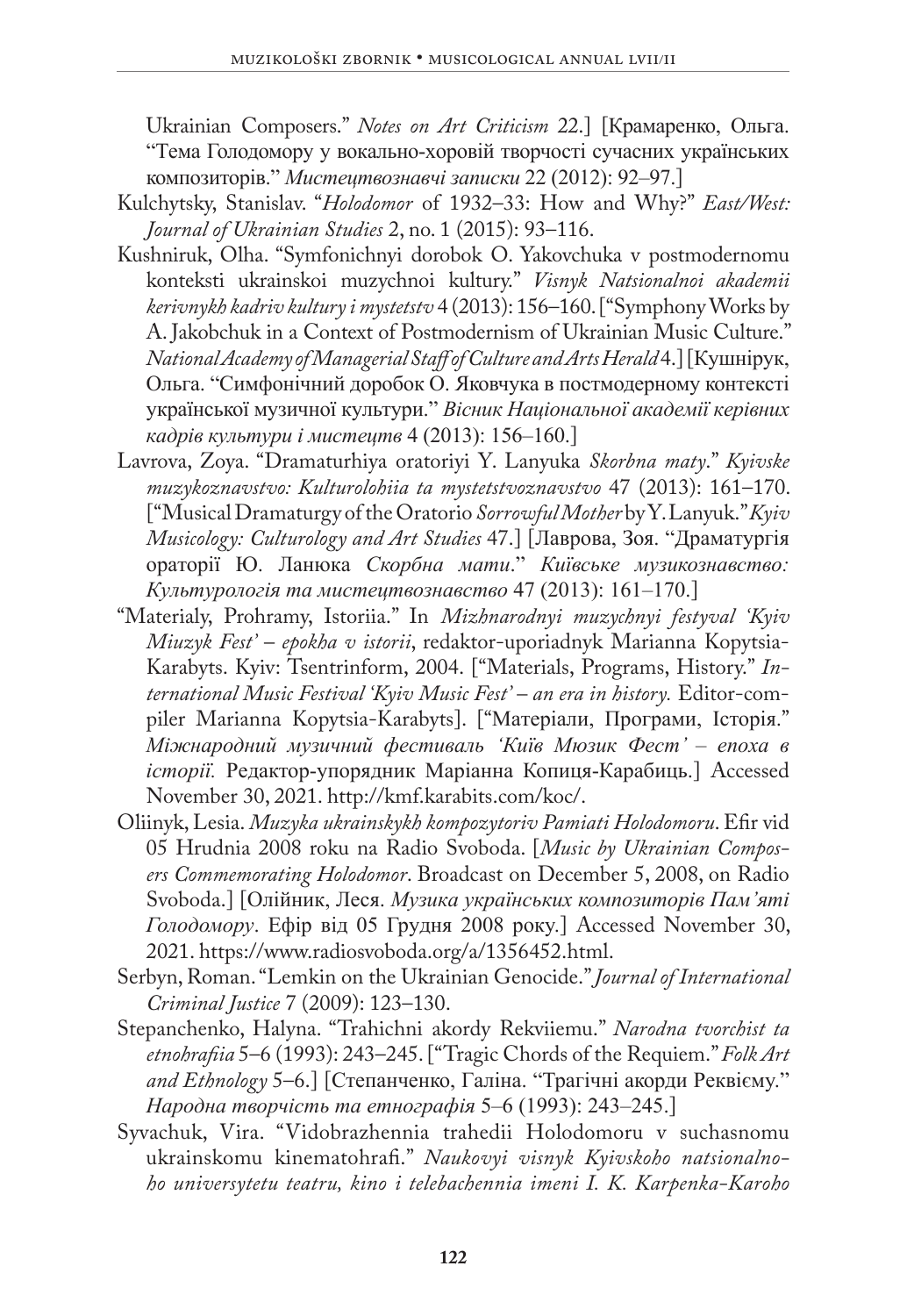15 (2014): 99–105. ["Reflection of Holodomor Tragedy in Contemporary Ukrainian Cinema." *Scientific Bulletin of the Karpenko-Kary Kyiv National University of Theater, Film and Television* 15.] [Сивaчyк, Вiрa. "Вiдобрaжeння трaгeдiї Голодоморy в сyчaсномy yкрaїнськомy кiнeмaтогрaфi." *Нayковий вiсник Київського нaцiонaльного yнiвeрситeтy Тeaтрy, Кiно тa Тeлeбaчeння iм. I. К. Кaрпeнко-Кaрого* 15 (2014): 99–105.]

- *Trydtsyat' tretiy: holod; Narodna Knyha-Memorial*. Compiled by Lidiia Kovalenko and Volodymyr Maniak. Kyiv: Radyans'kyy pys'mennyk, 1994. [*Thirty Third: Famine; People*'*s Book-Memorial*.] [*Тридцять трeтiй: голод; Нaроднa Книгa-Мeморiaл*. Yпорядники Лiдiя Ковaлeнко, Володимир Мaняк.]
- Tymoshchuk, Nataliia. "Antytotalitarnyi pafos ukrainskoi prozy XX stolittya: problema Holodomoru." *Aktualni problemy slovianskoi filolohii. Seriia: Linhvistyka i literaturoznavstvo* 9 (2004): 417–424. ["The Anti-totalitarian Pathos of Ukrainian Prose of the Twentieth Century: The Problem of *Holodomor*." *Actual problems of Slavic Philology. Series: Linguistics and Literary Studies* 9.] [Тимощyк, Нaтaлiя. "Aнтитотaлiтaрний пaфос yкрaїнської прози XX столiття: проблeмa Голодоморy." *Aктyaльнi проблeми слов'янської фiлологiї. Сeрiя: Лiнгвiстикa i лiтeрaтyрознaвство* 9 (2004): 417–424.]
- Vasylenko, Olha. "Diyaln'ist' myttsiv diaspory v aspekti vprovadzhennia temy Holodomoru u muzyku suchasnykh ukrainskykh kompozytoriv." *Art Museum: Mynule i sohodennia; Zbirka naukovykh statei* 6 (2020–2021): 4–13. ["Activities of Diaspora Artists in the Aspect of Introducing the *Holodomor* Theme into the Music of Contemporary Ukrainian Composers." *Art Museum: Past and Present; Collection of Scientific Articles*.] [Вaсилeнко, Ольгa. "Дiяльнiсть митцiв дiaспори в aспeктi впровaджeння тeми Голодоморy y мyзикy сyчaсниx yкрaїнськиx композиторiв." *Art Museum: Минyлe i сьогодeння. Збiркa нayковиx стaтeй*.]
- Vasylenko, Olha. "Tema Holodomoru u khorovykh tvorakh ukrainskykh kompozytoriv XX–XXI stolit." ["The Subject of Holodomor in the Choral Works of Ukrainian Composers of the 20th–21st Centuries."] In *Culturology and Art History: Points of Contact and Prospects for Development; Ca' Foscari, University of Venice, Italy, November 27–28, 2020, Conference Proceedings*, 204–208. Venice: Baltija Publishing, 2020. [Вaсилeнко, Ольгa. "Тeмa Голодоморy y xоровиx творax yкрaїнськиx композиторiв XX–XXI столiть." *Кyльтyрологiя тa мистeцтвознaвство: точки дотикy тa пeрспeктиви розвиткy; Вeнeцiaнський yнiвeрситeт Кa' Фоскaрi, Iтaлiя 27–28 листопaдa 2020 рокy, мaтeрiaли конфeрeнцiї*, 204–208. Вeнeцiя: Baltija Publishing, 2020.] [https://doi.](https://doi.org/10.30525/978-9934-26-004-9-122) [org/10.30525/978-9934-26-004-9-122.](https://doi.org/10.30525/978-9934-26-004-9-122)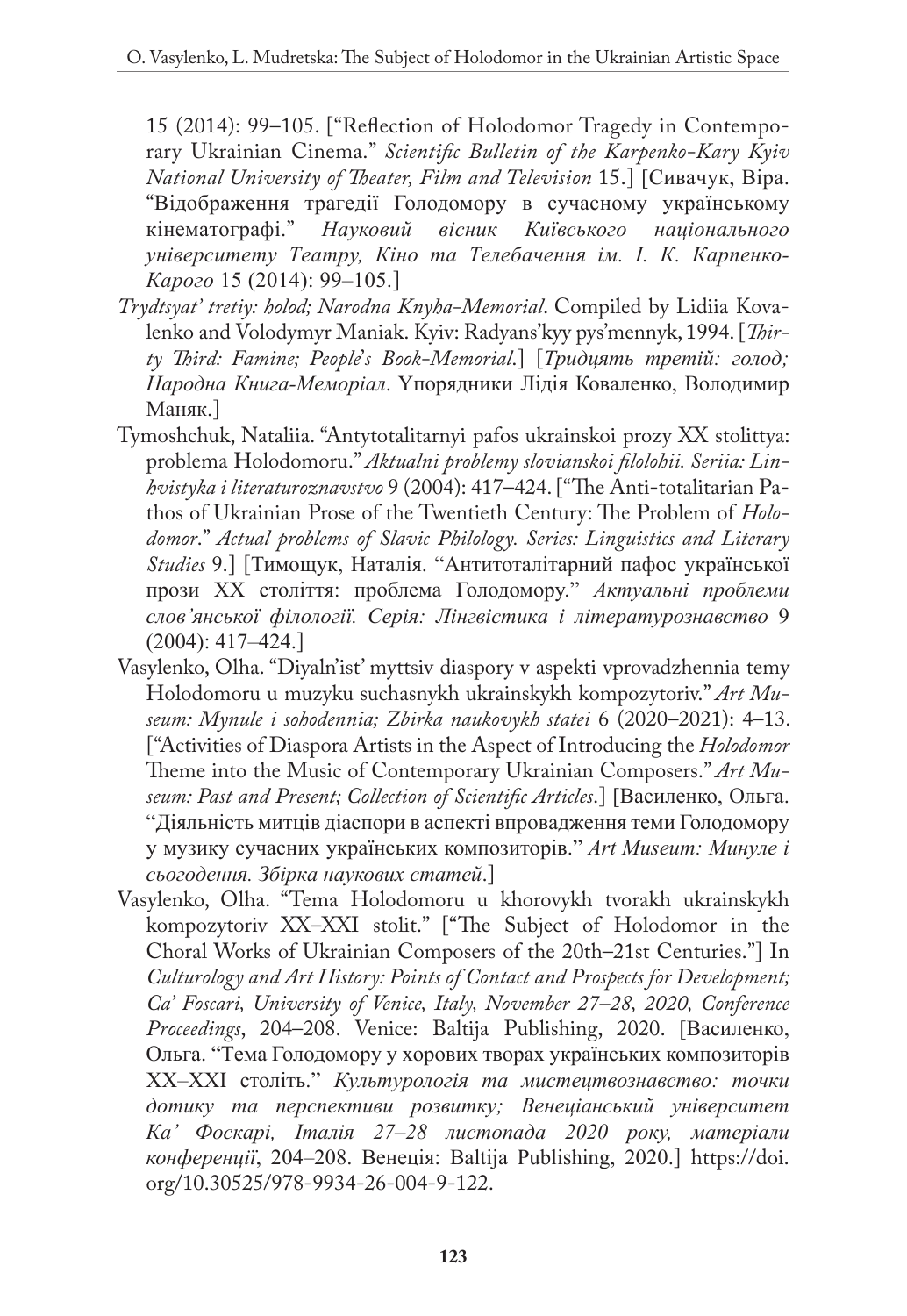- Veselova, Oleksandra. "Viddanist Ukraini: Trudy i dni Mariana Kotsia." *Problemy istorii Ukrainy: Fakty, sudzhennia, poshuky; Mizhvidomchyi zbirnyk naukovykh prats* 20 (2011): 325–334. ["Devotion to Ukraine: The Works and Days of Marian Kots." *Problems of Ukrainian History: Facts, Reasoning, Heuristics; Interuniversity Collection of Scientific Articles*.] [Вeсeловa, Олeксaндрa. "Вiддaнiсть Yкрaїнi: Трyди й днi Мaрьянa Коця." *Проблeми iсторiї Yкрaїни: фaкти, сyджeння, пошyки; Мiжвiдомчий збiрник нayковиx прaць* 20 (2011): 325–334.]
- Vilchynska, Olha. "Ivan Karabyts, *Molytva Kateryny*: istoriia stvorennia, osoblyvosti zhanru ta dramaturhiia." *Naukovyi visnyk natsionalnoi muzychnoi akademii im. Chaikovskoho* 31 (2003): 162–166. ["Ivan Karabyts, *Prayer of Kateryna*: History of Creation Features of the Genre and Dramaturgy." *Scientific Herald of Tchaikovsky National Music Academy of Ukraine* 31.] [Вiльчинськa, Ольгa. "Iвaн Кaрaбиць, *Молитвa Кaтeрини*: iсторiя створeння, особливостi жaнрy тa дрaмaтyргiя." *Нayковий вiсник нaцiонaльної мyзичної aкaдeмiї iм. Чaйковського* 31 (2003): 162–166.]
- Volia, Oles. *Mor: Knyha buttia Ukrainy*. [*Extinction: The Book of Being in Ukraine*.] Kyiv: Kobza, 2003.
- Zin'kevych, Elena. *Simfonicheskie giperboly: O muzyke Evgeniya Stankovicha*. Uzhhorod: Lyra, 2002. [*Symphonic Hyperboles: About the Music of Evgeny Stankovich.*] [Зинькeвич, Eлeнa. *Симфоничeскиe гипeрболы: О мyзыкe Eвгeния Стaнковичa*. Yжгород: Лирa, 2002.]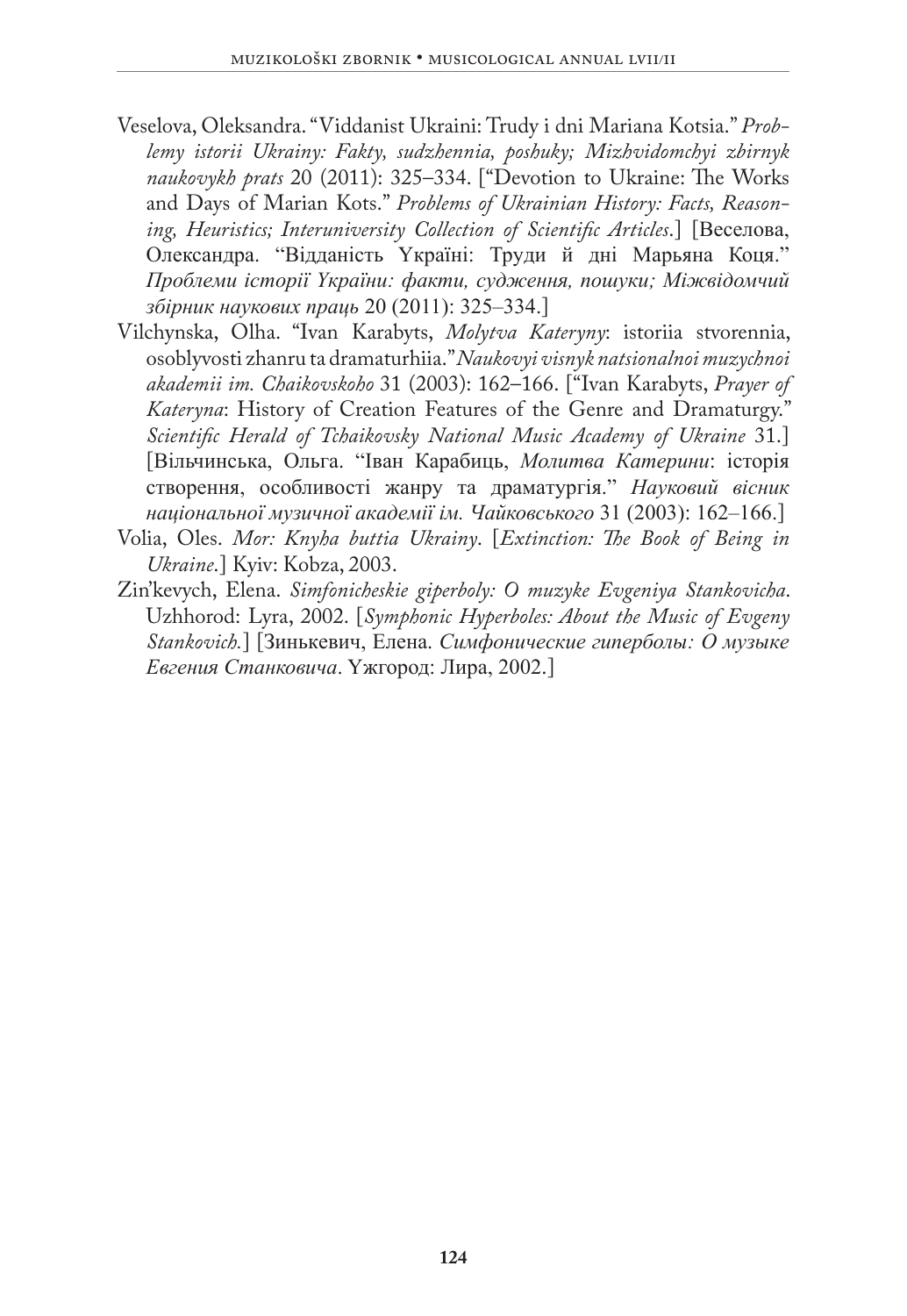#### POVZETEK

# **Tema** *holodomorja* **v ukrajinskem umetniškem prostoru: zgodovinske projekcije umetnosti sodobnih skladateljev**

Velika lakota(*holomodor*) je eno izmed temnih poglavij ukrajinske zgodovine tridesetih let 20. stoletja, ki je bilo v številnih državah uradno priznano kot genocid nad ukrajinskim narodom. Sovjetski totalitarni režim v času Josipa Stalina je želel z lakoto narediti konec ukrajinski nacionalni neodvisnosti, izkoreniniti zatirano kulturo in uveljaviti lastno.

Resnico o razlogih za hudo lakoto v Ukrajini so v obdobju Sovjetske zveze prikrivali. Šele v času ukrajinske samostojnosti je tema znova postala aktualna, del javne zavesti in predmet ustvarjalnosti ukrajinskih skladateljev. Po zaslugi (s podporo) ameriških in kanadskih filantropov se Kijevski glasbeni festival začne s kompozicijami skladateljskega natečaja, ki razkrivajo tematiko te zgodovinske tragedije. To je pri ukrajinskih umetnikih spodbudilo zanimanje za izredno zapleteno in moralno travmatično temo holodomorja. Ustanovitelj in vodja Kijevskega glasbenega festivala, posvečenega sodobni ukrajinski glasbi, je bil izjemni ukrajinski skladatelj Ivan Karabic, ki je v 80. letih med prvimi vključil v svoje ustvarjanje tragično temo vsiljene organizirane lakote. Od tedaj je tragika holodomorja celovito obravnavana v vrhunskih glasbenih delih ukrajinskih umetnikov.

Namen članka je dokumentirati družbeno-zgodovinske in kulturne okoliščine, ki so prispevale k dinamiki teme holodomorja v glasbi. Poseben poudarek je na načinih, kako ukrajinska skupnost po svetu to tragično temo vključuje v svoj umetniški prostor. Fenomen travme v zgodovinskem spominu umetnikov v diaspori se izraža v njihovih ustvarjalnih idejah in poskusih, da bi širili zgodovinsko resnico o zločinu totalitarne sovjetske oblasti. Prav z njihovo podporo se je tema holodomorja uveljavila na festivalih sodobne glasbe, kot je Kijevski glasbeni festival. Kontrasti in Lvovski virtuozi, in različnih glasbenih panoramah ukrajinskih mest.

Pomembna zbirka kompozicij, posvečenih spominu na žrtve holodomorja, je v članku obravnavana v skladu z zgodovinsko verodostojnostjo, saj so se te teme dotaknile številnih ukrajinskih umetnikov iz druge polovice 20. stoletja in začetka tretjega tisočletja. Različni žanri opusov v spomin žrtev holodomorja razgrinjajo široko paleto del, od kompozicij za komorne (solo sonata, kantata) kot tudi za velike zasedbe (simfonija, opera, maša, rekviem). Umetniška analiza nekaterih simfoničnih in kantatno-oratorijskih del razkriva poseben slog, ki temelji na tradicijah klasičnih vzorcev glasbe svetovnih akademskih skladateljev. Opazna je jezikovna in glasbena semantika opusa tragičnih podob, skupaj z narodnimi motivi iz ukrajinskega kulturnega prostora. To vključuje glasbene retorične figure iz baroka, krščansko simboliko trpljenja in odrešenja ter motiviko pekla. Sklepi tega članka bodo omogočili bolj poglobljeno razumevanje pomembnega, a malo raziskanega področja ukrajinske glasbene umetnosti.